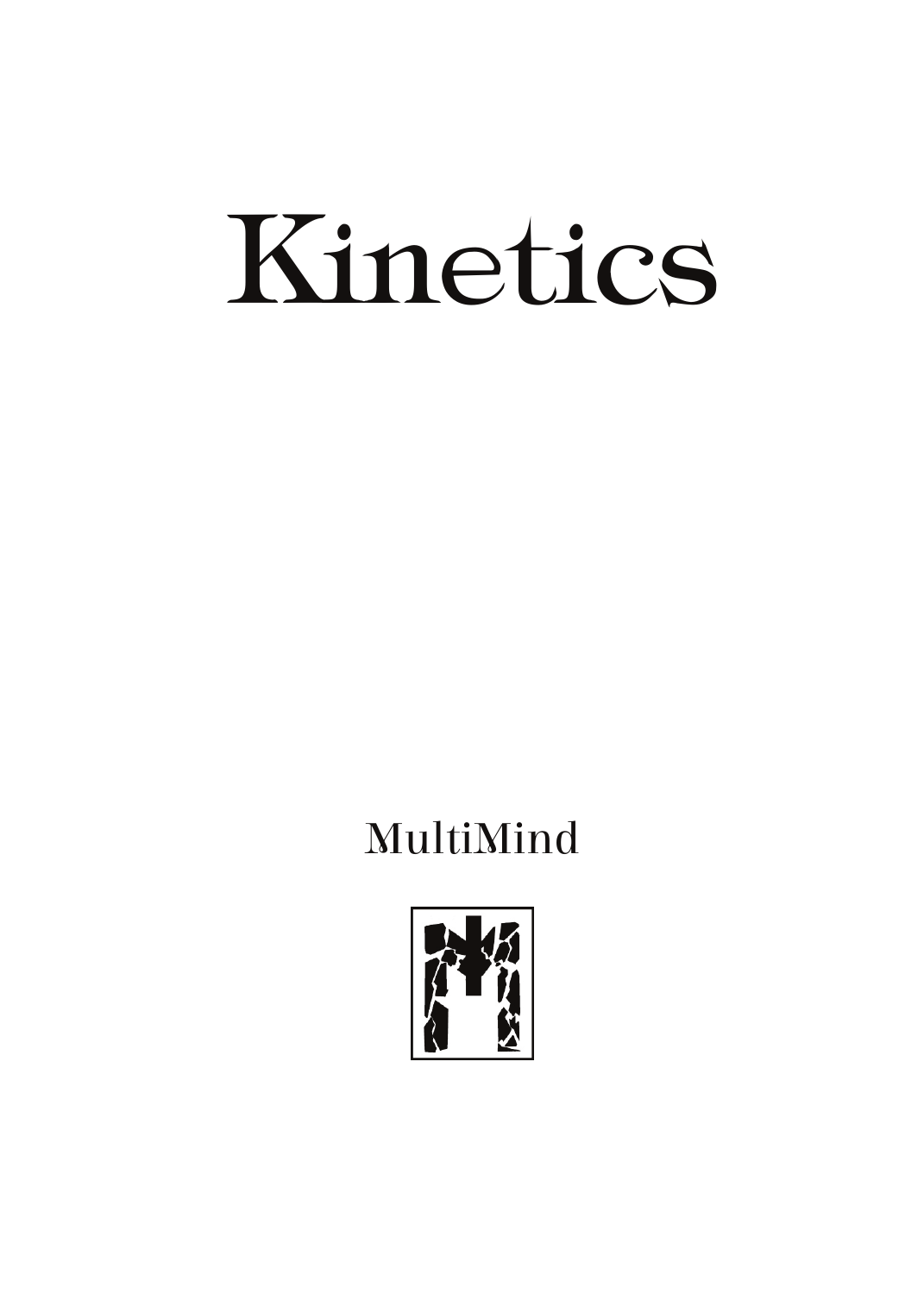This is a work of fiction. Names, characters, places, and incidents either are the product of the author's imagination or are used fictitiously. Any resemblance to actual persons, living or dead, events, or locales is entirely coincidental.

Copyright © 2021 by MultiMind

All rights reserved.

No part of this book may be reproduced or used in any manner without written permission of the copyright owner except for the use of quotations in a book review or proper Fair Use. Fragmented M logo is a trademark of MultiMind Publishing. For more information, e-mail: multimindpublishing@gmail.com

> First paperback edition, September 2022 First e-book edition, September 2022 Audiobook Edition, September 2022

> > Cover design by Ejiwa Ebenebe

ISBN 978-1-952860-08-9 (paperback) ISBN 978-1-952860-09-6 (ebook) ISBN 978-1-952860-21-8 (audiobook)

Library of Congress Control Number: 2022907348

www.multimindpublishing.com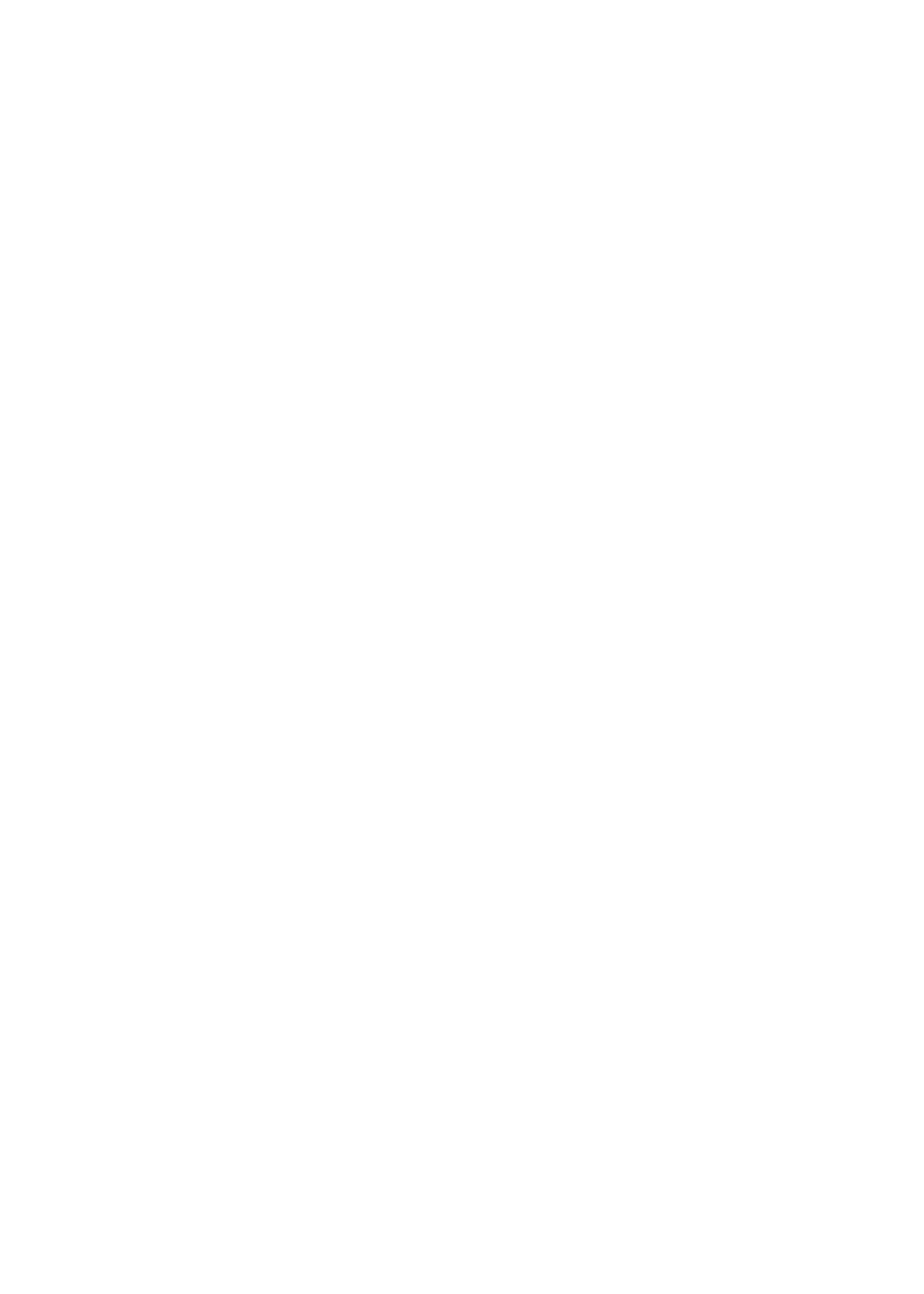

### **Content Warning:**

0 Theme of Abuse (Grooming) 0 Severe Blood/Violence

0 Reference to Sexual Violence

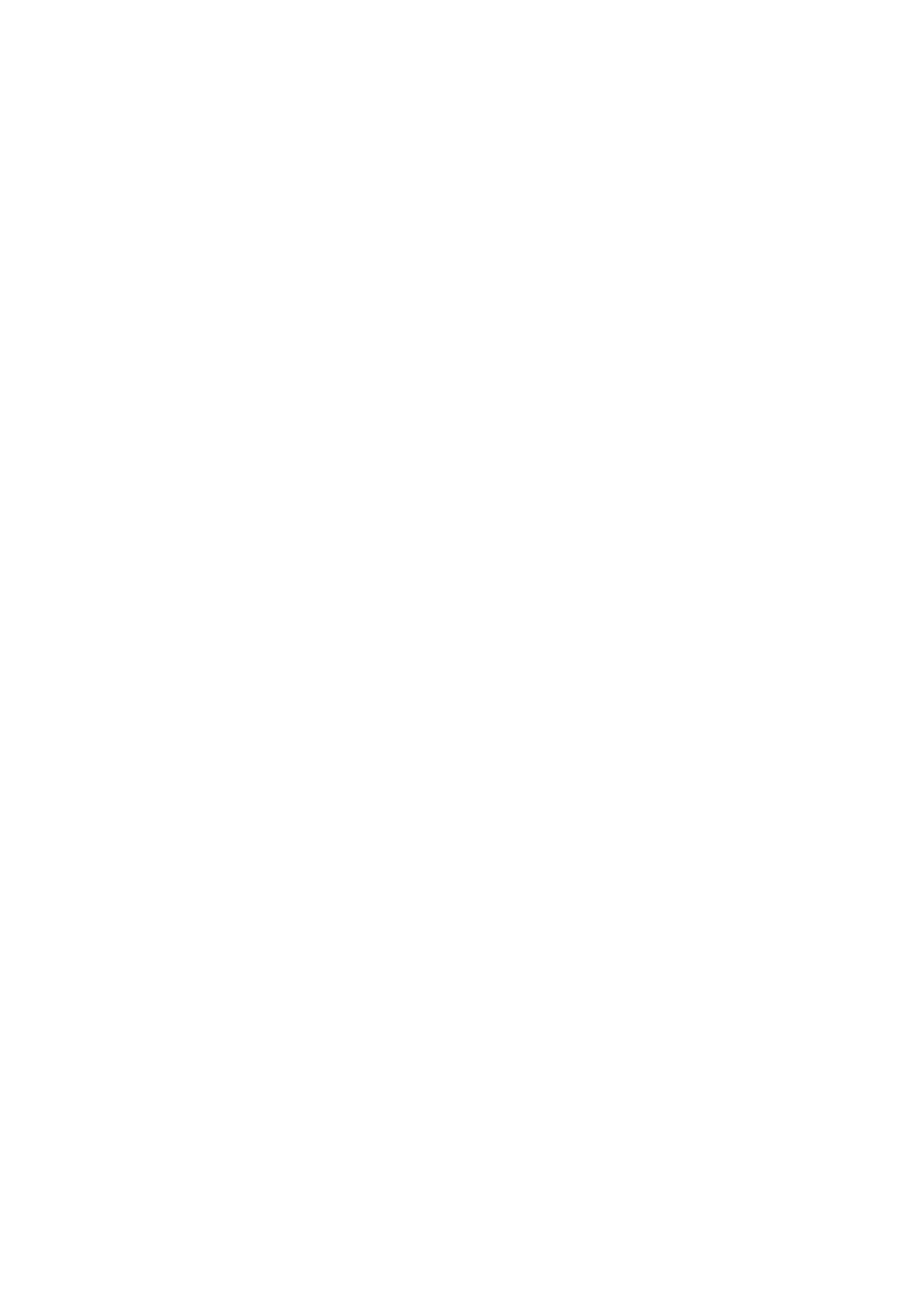## Kinetics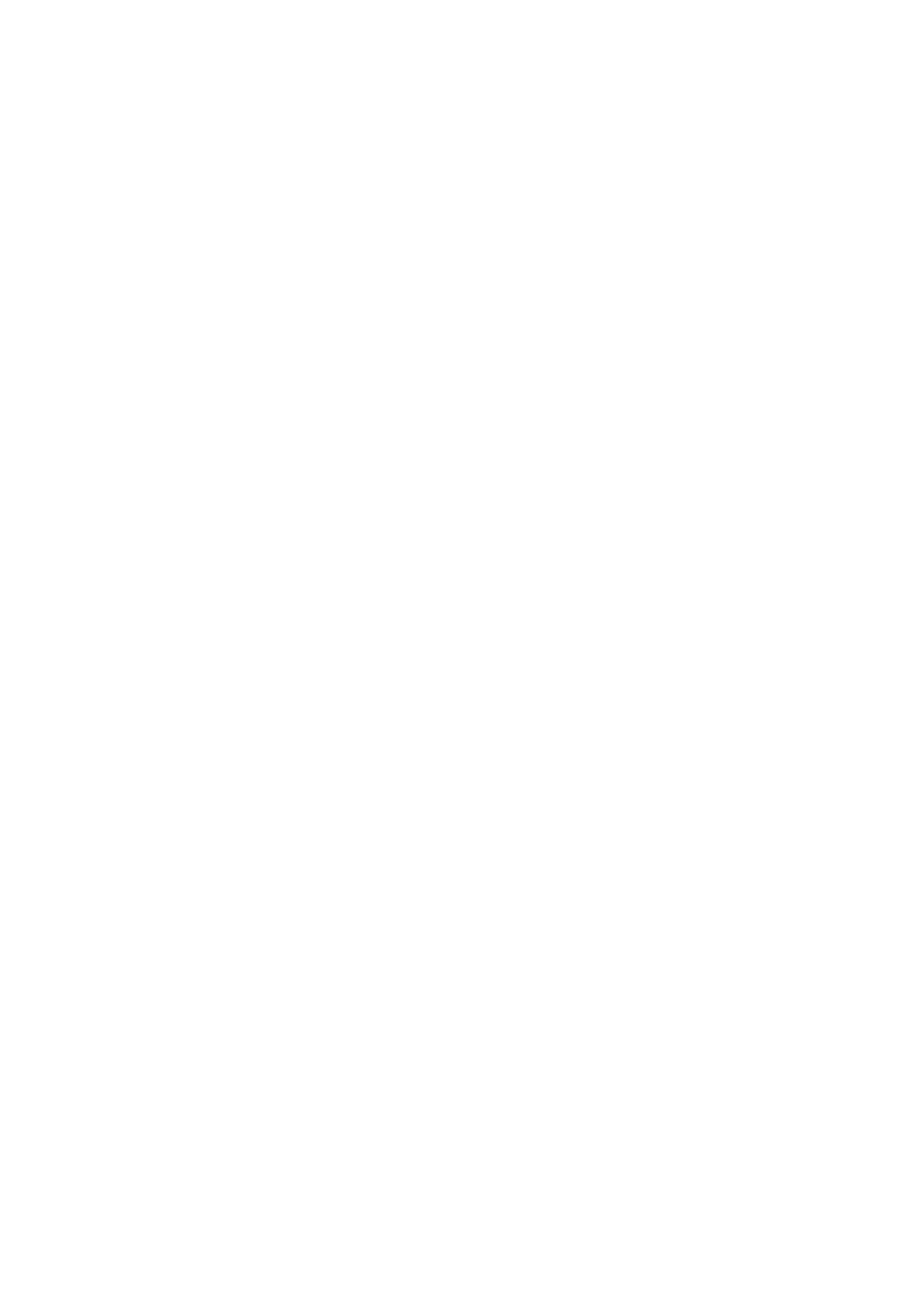## Prologue

The school bell chimed as Latin class started. It was the middle of the day and Ava already wanted to go home. She loathed school, every minute of it. Third class of the day and one more to go. Ava slumped at her second row desk by the stained dry erase board as the remaining students wandered in.

Ava didn't want to check her phone. Nasty messages were already springing up in her notifications by lunch. All created by Roma, all passed around by everyone else. It didn't matter whether or not Ava had classes with Roma or even crossed paths with her that day, Roma always had something awful to say. It has been like this for years, stretching back into middle school. Roma just loved to mess with her for fun – well, Roma liked picking on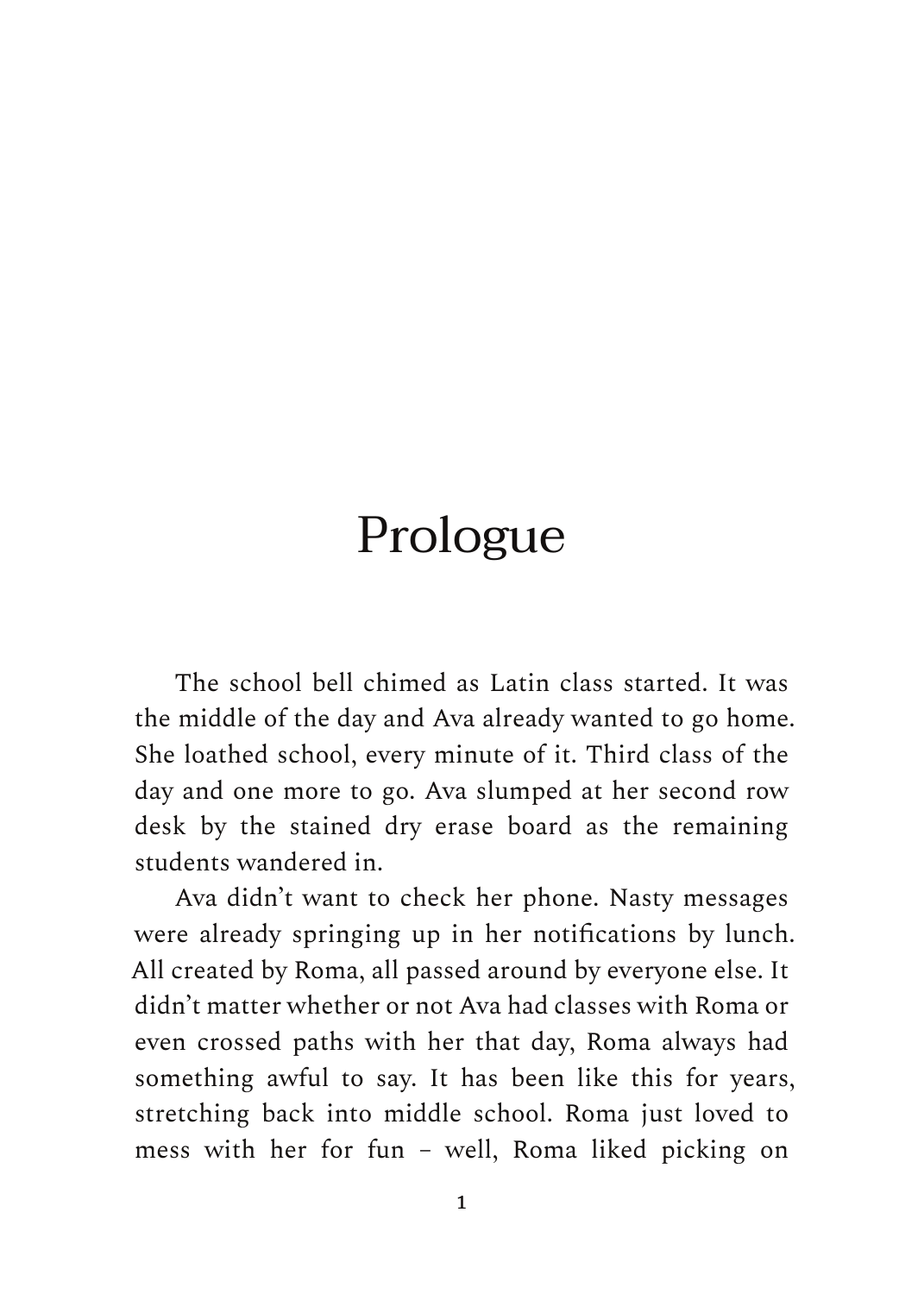anyone she could get away with but Ava was a special target for some odd reason. Ava used to wonder why but her curiosity died out long ago. She just wanted to survive the day.

"Everyone, in your seats!" commanded Ms. Dorrell as she leaned back against the front of her wooden desk. She had a shrimp's demeanor: pale pinkish-brown with beady eyes, tall but a bit bent, scuttled a bit as she walked – unless there was a student to harangue. Her hair was short, brown and bobbed, her voice was bored and loud. The chalkboard behind her was filled with streaks from countless washings with dirty water and faint skitters from previous lessons.

The students continued to mill about and chatter until Ms. Dorrell stomped, "*Now!*"

Everyone sat and remained quiet.

"Thank you," the teacher said with strained politeness. She continued in a regular tone, "This is not Freshman year, everyone! You have more to worry about than what is going on in your lives. SATs, ACTs, colleges, the lot. You have to think about your future lives. And there's not a single, decent college that will take a cut-up just because they think they have to. Oh, no. They'll pass you over quick. So please, try to pay attention and let's begin. Starting with the homework from last night, please pass it forward and turn it into the tray."

Ava's body prickled. She didn't get a chance to do it the night before. She was too busy fighting with her mother, Yvonne, over the dishes. Yvonne had found a few dishes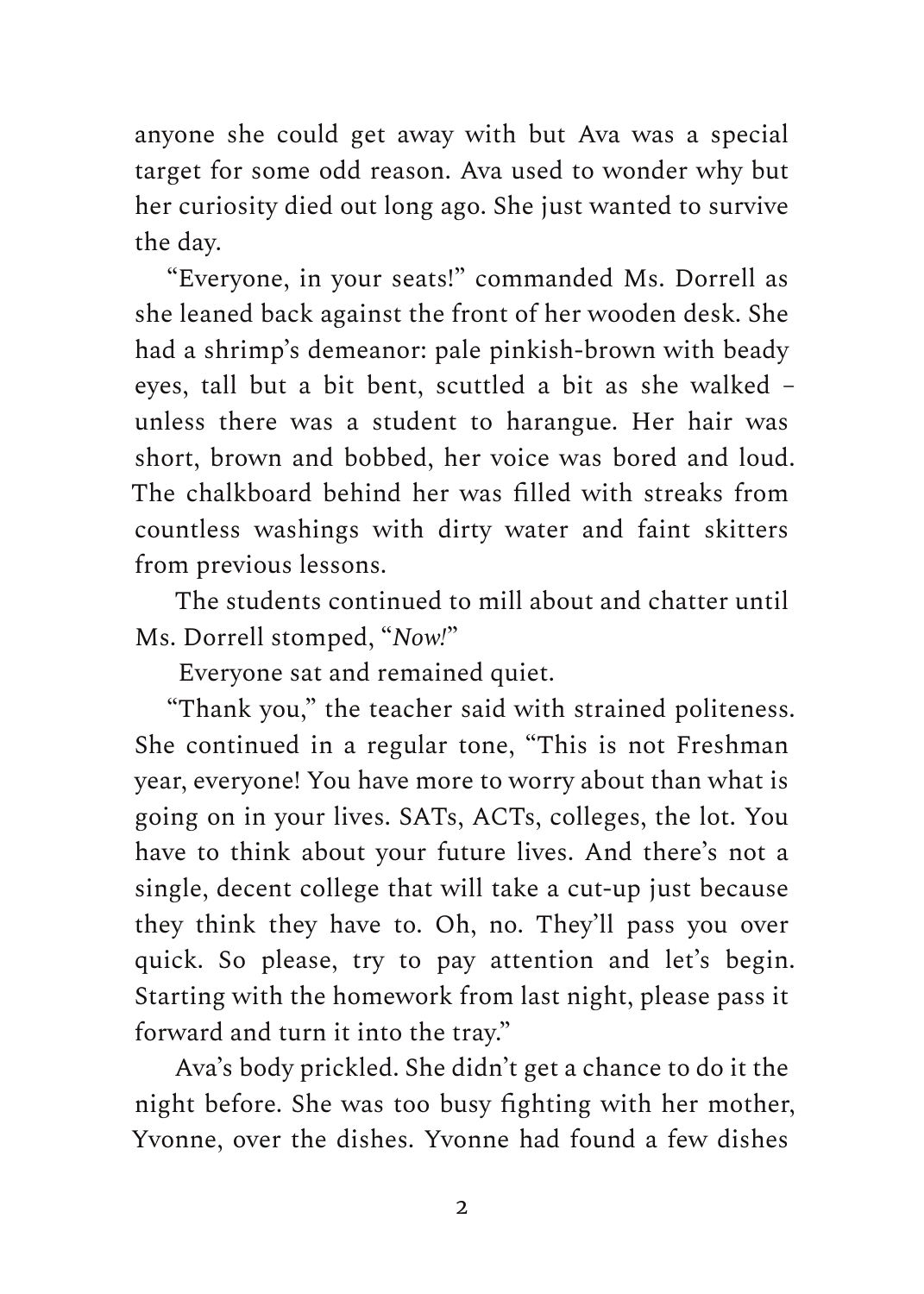sitting in the drying rack that still bore flecks of dried food. When she woke Ava up from napping on the couch, that's when the turmoil began. Yvonne made her do the soiled plates again but Ava's twin brother, Tyrone, pitched in. He dried the dishes and handled the more stubborn stains. This caused more uproar. All the while, their father, Jermaine, reclined in his favorite chair, watching the evening news in his usual sleepy stupor. He never cared to get involved unless forced to.

"Ms. Tanis?" Ms. Dorrell chimed from her desk.

Ava straightened up, alert and afraid.

"Where is your packet? You had all week to finish," the teacher dryly inquired. Students began to giggle but a look from Ms. Dorrell silenced them.

Ava shifted in her seat, her eyes drifted downward. "Um  $\ldots$  I-"

"Are you answering to the desk or are you answering to me?" Ms. Dorrell snapped.

Jabbed with humiliation, Ava looked up and replied, "I didn't get a chance to finish it–"

"Ms. Tanis, *when* did I give out the assignment?"

Meek as a mouse, Ava replied, "Monday."

"When?" The Latin teacher lifted her sharp chin and gave a disdainful stare down her flat nose.

Louder, Ava repeated, "Mond–"

"'Monday'. Exactly. And what is today?"

"Wednesday." Heat flourished in her chest as her mouth grew dry. All eyes were on her, they pierced like needles.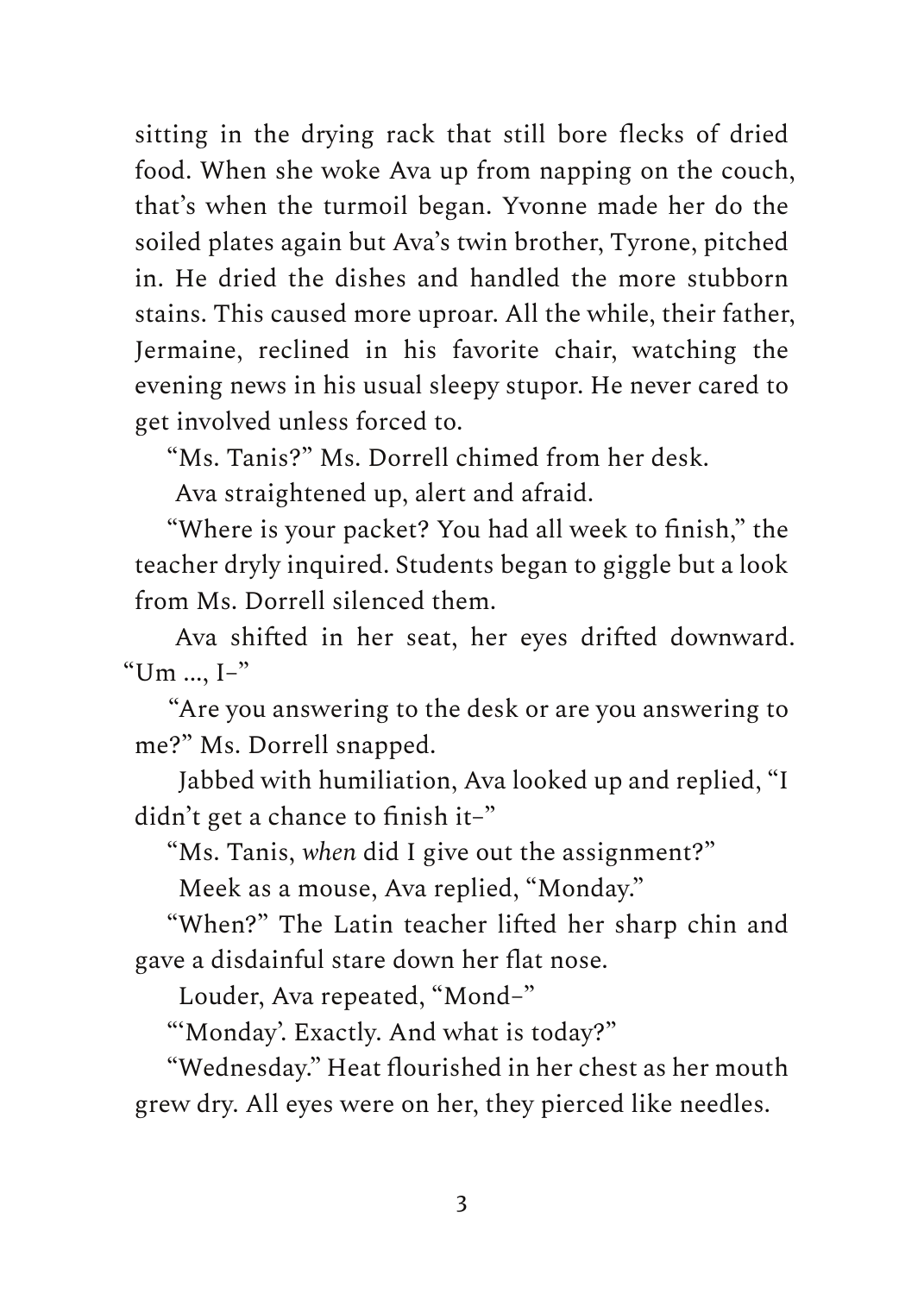Ms. Dorrell's voice crawled with bemused surprise, "So that means you had time to work on this. Isn't that right?"

Ava shrugged and sunk her head. The previous night flashed across her mind. Anger bubbled underneath her shame. She wished her mother left her alone; the fighting swallowed up the night. And the night before last was filled with homework from other classes – which she had hardly finished because there was too much of it.

Ms. Dorrell tilted her head as she narrowed her eyes. Her hard-permed bob moved little towards gravity. "Are you telling me you don't know?"

Ava lifted her head and replied, "I had a lot of hom–"

"What college do you plan to go to?"

"I ... I haven't decided ye–"

"'*Not decided*'?" Ms. Dorrell sliced in. "Ms. Tanis, before you know it, it will be Junior year. And then Senior. Besides that, do you think college will have less work or more work?"

Ava mumbled, "More wo–"

"I can't hear you," Ms. Dorrell jabbed.

"More work!" Ava answered. Her blood grew chill with seething. She wanted to bark back at the teacher but it would just cost her more chiding and a quick one-way trip to the administrative office. That's how it always was in that class for others, and she imagined no different for herself.

"Exactly." Ms. Dorrell walked to the window as she rubbed her arms. Her heels clicked behind her words,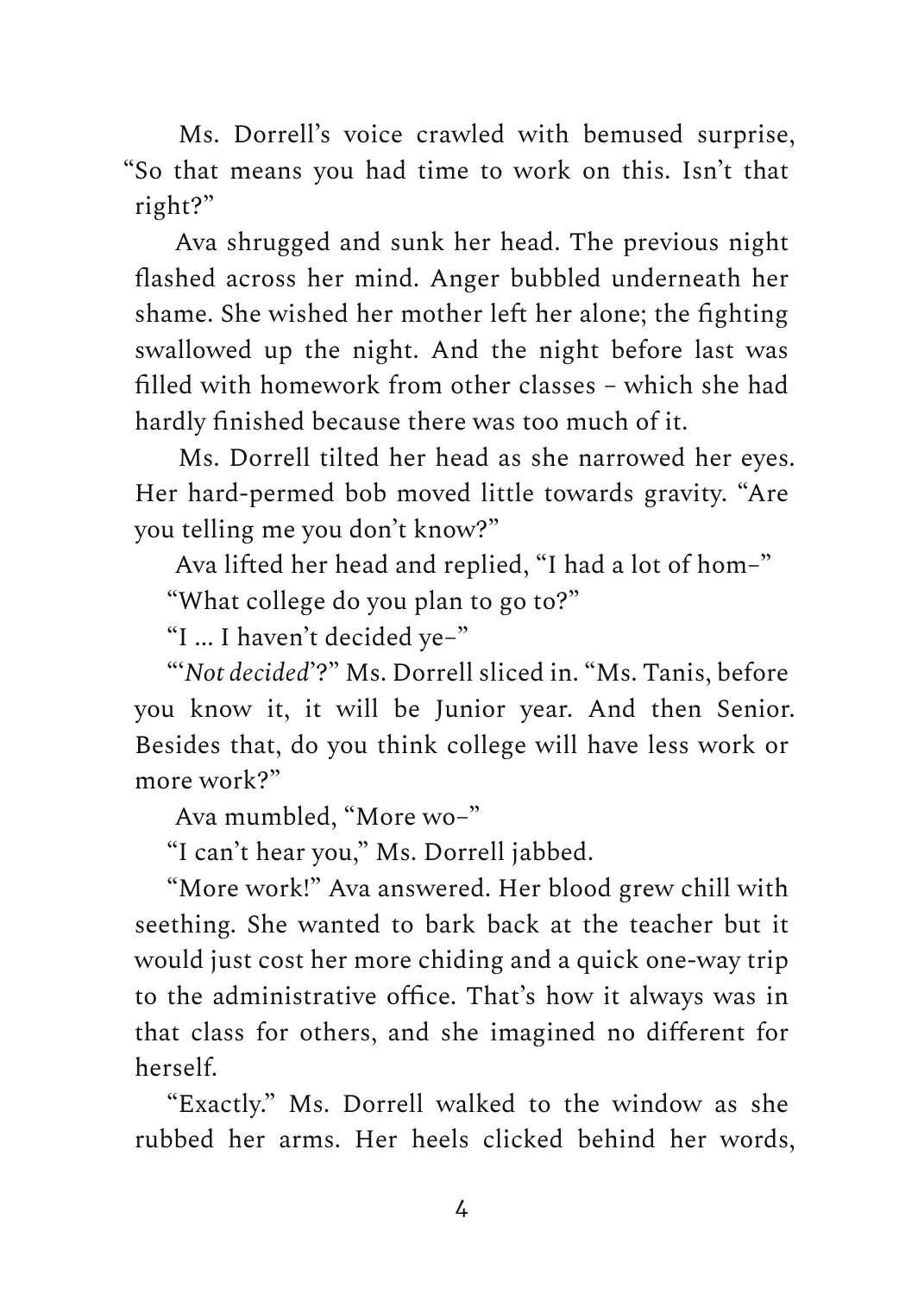"You will not get an easy pass in life, none of you. I didn't tower on the work, I gave a simple packet that should have only taken two nights to do." She hefted open a tall window. A soft, humid summer breeze wafted in. "One night, if you were paying close attention in this class." The teacher sat on the emerald painted sill of the window, "When I give you work to do and set a deadline, I expect that work to be *done* by the deadline. None of this is impossible. Just do the work. Ms. Tanis, you have until tomorrow morning to turn in your packet or your grade on it will drop a whole letter. This means if I don't see that packet in my mailbox by lunch, it will be a B if it was supposed to be an A. If you decide to take more time on it and spend an extra day, it will drop to a C. Spend another day on it and it will be a D – at which point, you might as well not even turn it in. Do I make myself clear?" Ms. Dorrell rubbed her hands. She had a chill that simply wouldn't go away, goosebumps collected on her arms and legs.

"Yes, Ms. Dorrell." Ava replied. She hoped that would be the end.

"Good. You're not going to start this year on the wrong foot." Lifting up from the sill, Ms. Dorrell said, "Now, let's start the class ... is anyone else cold? I guess they turned up the AC too much today. Either way, pull out your books and turn to our last section. We were on section thirteen, page forty-six. Section thirteen, page forty-six."

The rest of the class was fairly normal but Ava kept quiet and small. Every time she wanted to check her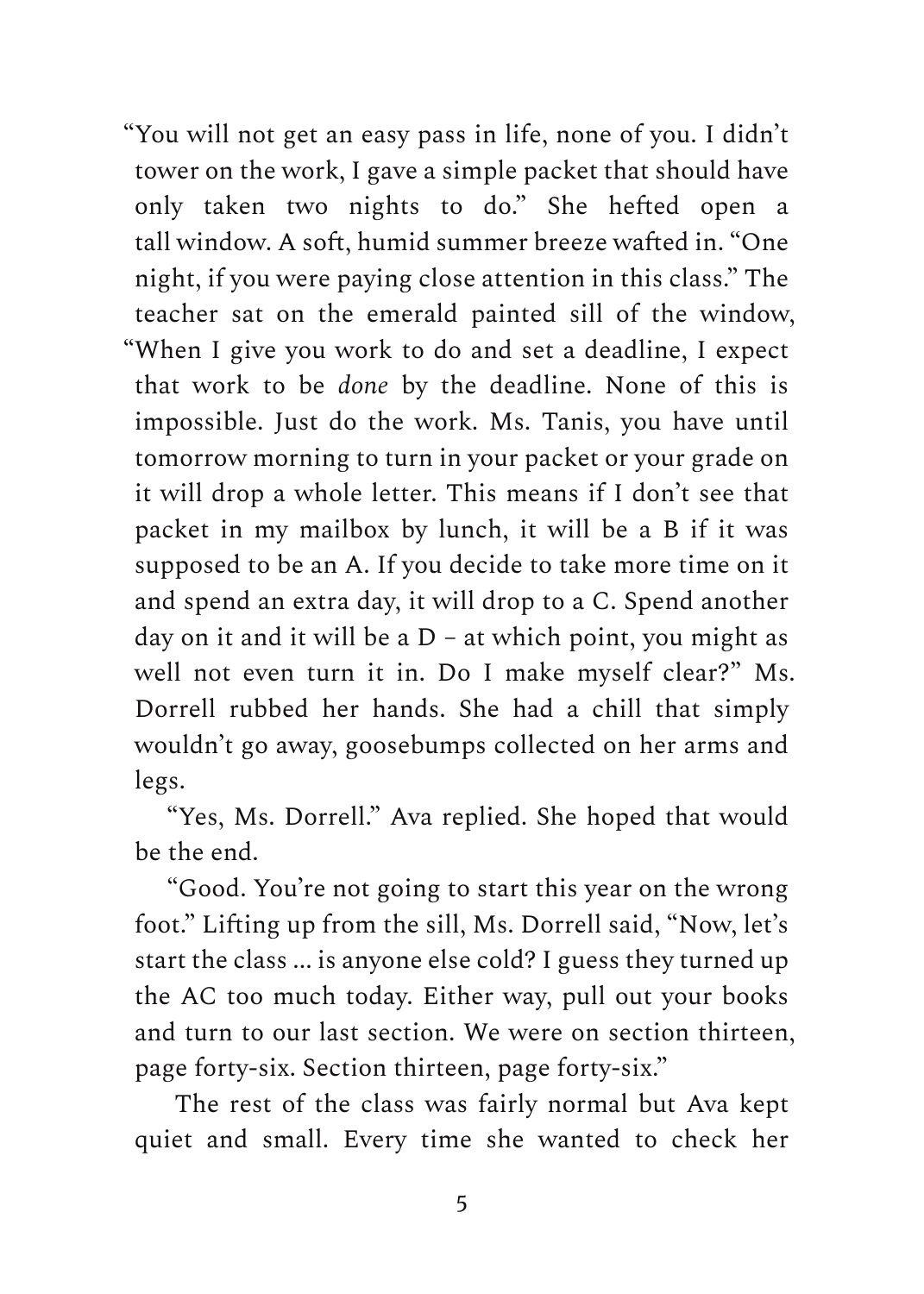phone, she would stop herself mid-grab. Did she really have to see all those terrible messages and tweets just to check the time? Ava's Twip account was the worst of them all. Every new notification was an insult or jeer. She found it pointless to even try visiting the app or use it. Ava used to be invited to so many TwipGroup chatrooms, she had to turn off the invitation feature. Every chat was the same: she would be invited again and again, and if she accepted, the chat would just be full of abuse towards her. If she didn't, the invitations would just continue. Endlessly. If she blocked one person, another would invite her.

But she looked at her phone anyway. She had to – there was a text from her mother layered atop the Twip notifications. Ava looked for Ms. Dorrell. She was in the back of the classroom helping a struggling student by lambasting their intelligence. Ava nestled her phone in her lap, tapped the text message notification and opened her phone.

> **Mom**: Dn't fgt to do ALL chores **Mom**: Ty cn't help **Mom**: No napping

This incensed Ava. Before she could reply, another tweet rolled in. It was a meme of her eating in the school cafeteria with a horse's head instead. As with most of the terrible tweets, it came from an anonymous account. Ava used to show them to the teachers and administrators but their half-hearted attempts to find the culprits dissuaded her from even trying any further. She could tell it was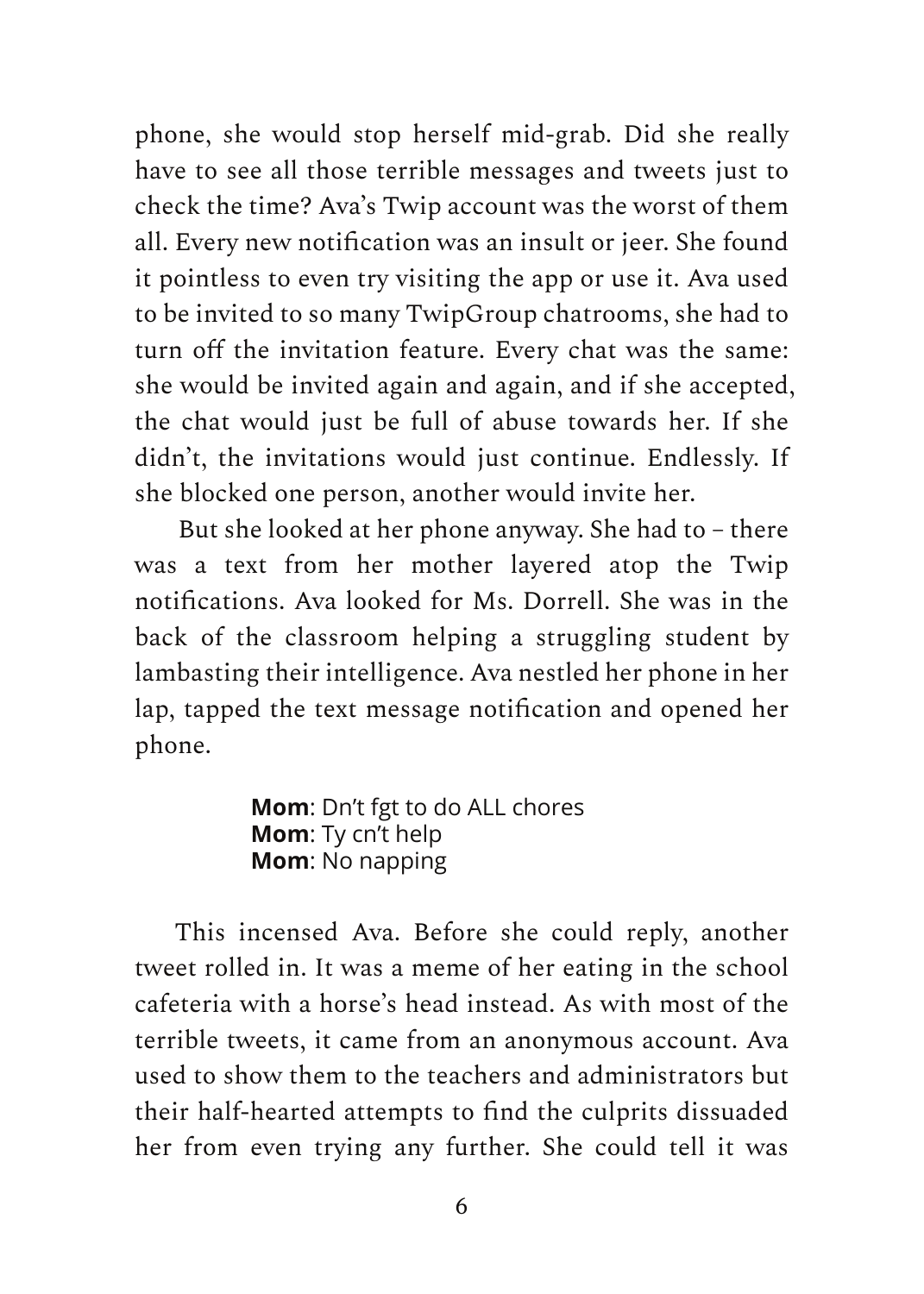Roma's work because the memes would gravitate around whatever she had said to Ava personally. But every time an administrator or teacher would ask Roma if she made those tweets or said those terrible things, Roma would play innocent and say it wasn't her. "They certainly aren't from my account," was her alibi. "I don't know why Ava blames me so much. She's so obsessed with me."

The torment tapered off just before the summer started after her brother intervened. To this day, Ava didn't know what he did but whatever it was, it made Roma and her associates keep their distance. Or at least, keep the harassment online. There were still whispers around the school but at least most of them ceased when Ava was around. She still wasn't sure if that was a good thing or a bad thing – but at least things were quiet offline.

Ms. Dorrell's heels clicked their way towards the front. Ava rushed into her phone settings to turn off all her notifications and thrusted the phone under her leg. Hearing how close the clicks were, Ava was sure Ms. Dorrell had seen her. Anxiety flared within her chest – Ms. Dorrell loved to take away phones and turn them over to administrators. Several students had already learned this first hand and the year had just begun. But Ms. Dorrell breezed past as if Ava wasn't there. Not even a dismissive glance. She even grew an extra scuttle in her step.

The class bell rang and Ava gathered up her things. Nestling in the last book, she zipped up her mesh aqua backpack and shuffled out the room. Ava passed a small cluster of students.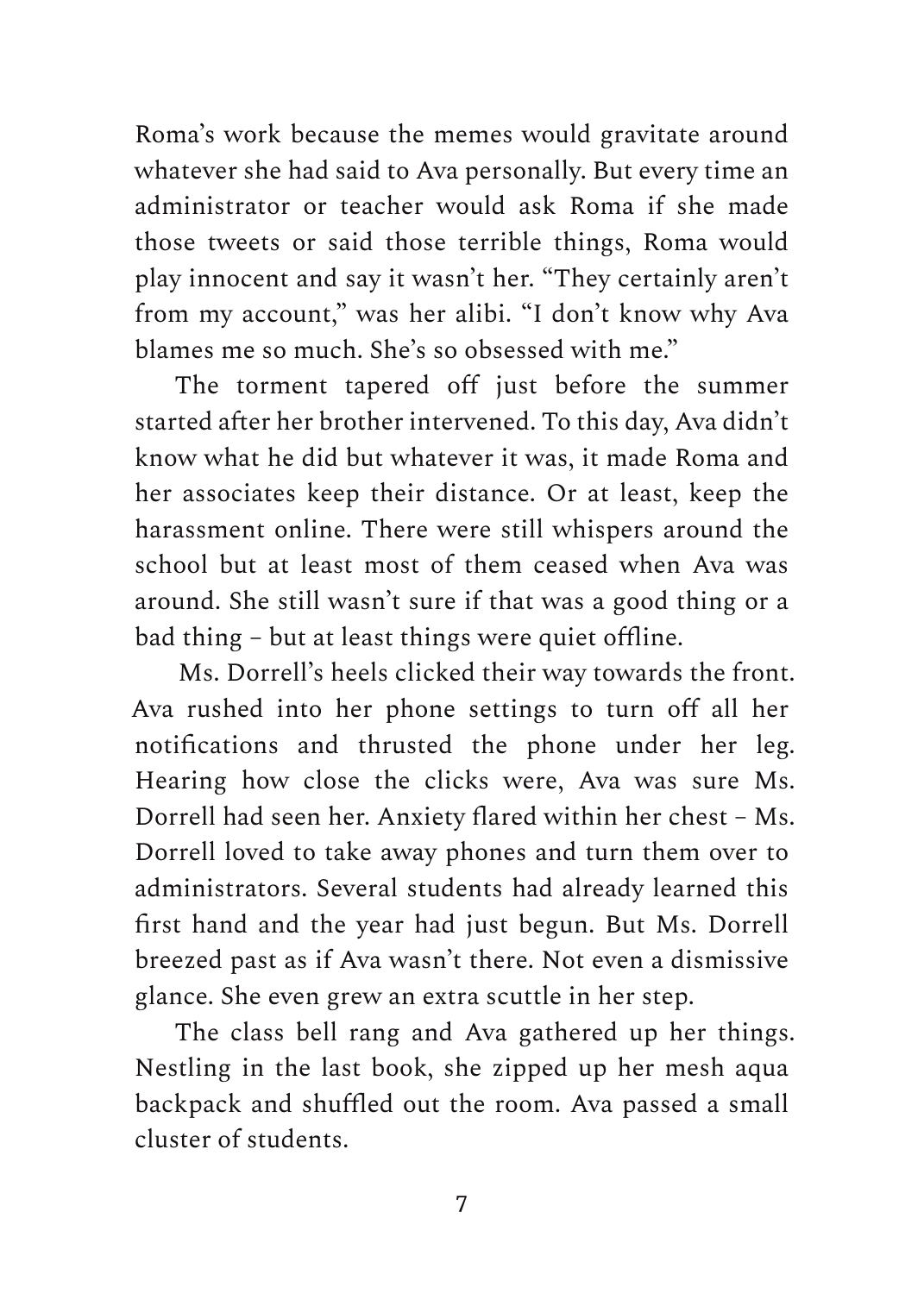One snickered, "There goes horse–"

"Shut uuuuup!" another hissed. "Her brother is *super* crazy."

Ava walked away faster; she didn't want to hear any more. Tyrone never told her what he did to Roma or if he ever suffered being picked on but from the glimmer of comments, she was certain he was. It didn't help that she knew he loved all things esoteric and occult. If it was unusual, he gravitated towards it. And he didn't do much to hide it. That certainly had to earn him some ridicule.

Ava kept her head down as she stormed to the next class, Biology. Another class whose homework she hadn't completed. She weaved through the other students in the crowded hall, both hands clutched on the single strap draped over her shoulder. This was her everyday: stay small as possible, become as little of a target as possible. Her phone sat quiet in her pocket but she knew it was filling up with new obscenities. The torrents were always the worst between classes.

She pattered down the school stairwell and walked into class. Biology was a bit more relaxed than Latin but not by much. Mr. Farrowat was a stocky man with a bushy mustache who graduated university with honors but somehow decided to become a high school biology teacher. "I want to give back," he would express at the start of every year. No one could believe him.

"In your seats, everyone!" He called out as he readied his school-marked laptop on his desk in front of the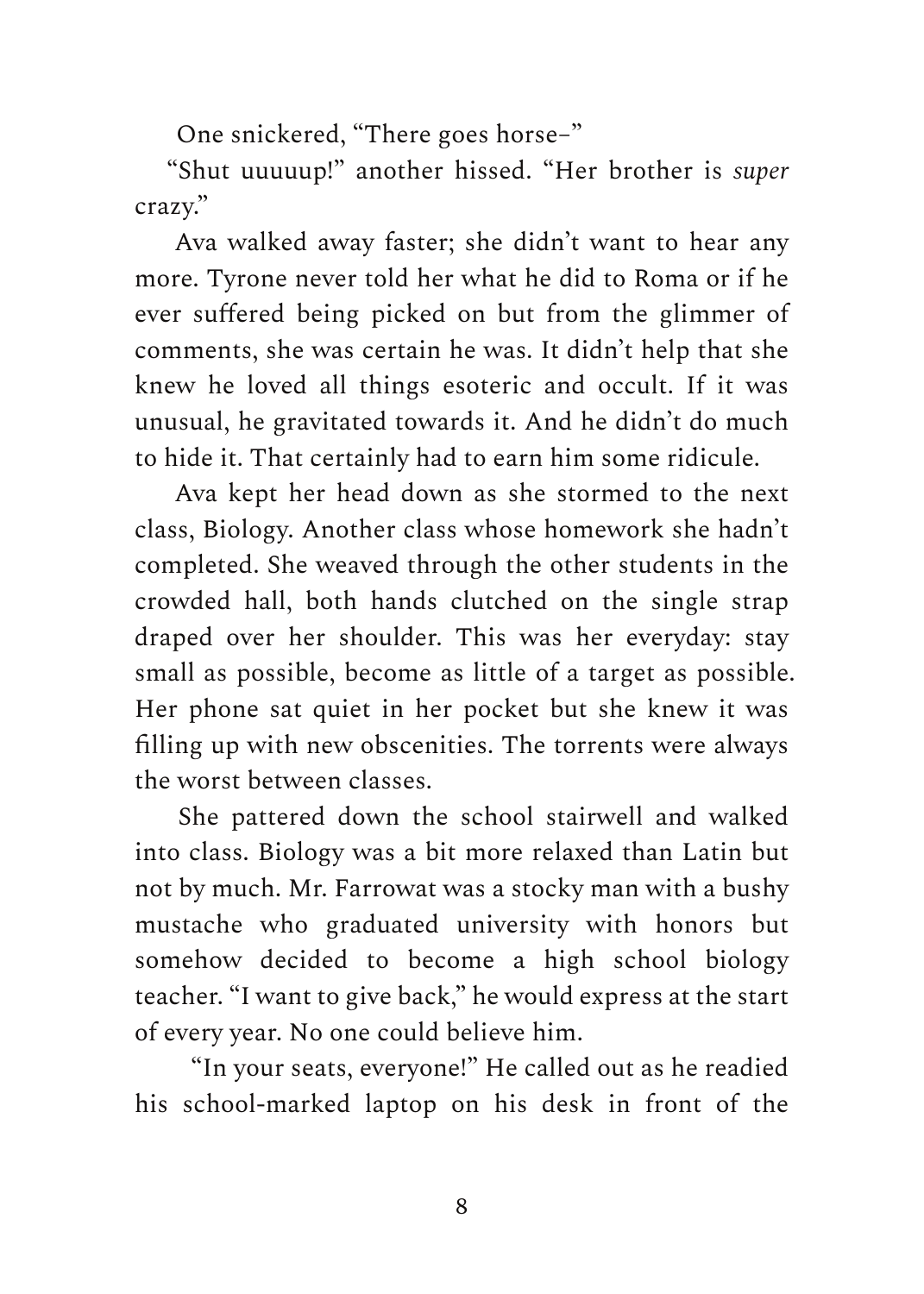whiteboard. "C'mon, class is going to start as soon as the bell rings so get ready!"

Some students obeyed and slid into their seats, others stayed where they were. Ava sat at a lonely side table close to the door, head down. *Someone's gonna take a picture of this*, fleeted across her mind but she lost the will to care. Everything she did garnered ridicule.

Few students sat with her. The seats and red lacquered tables were assigned but Ava's table became a bit scarce after a shouting match she had with another student. They kept mocking her voice and ribbed for others to join in. The growing crowd kept asking her questions about horses and the validity of Roma's statement that Ava was dating her twin brother. To simmer the heat, Mr. Farrowat re-did the seating chart and only placed the quiet and studious at her table. He felt proud, she felt singled out.

Ava rummaged through her backpack to collect her books. A light chill brimmed inside her mesh bookbag. She ignored it, it was just something that happened every once in a while. She picked out her cherry-covered binder and waited for the class to start with her head slumped on her arms.

One person zipped in right before the bell chime, and Ava was glad to see her. Her best friend, Lexi. Dolled up as always, almost late as always. They exchanged quick hellos as Lexi hurried to her seat at the back of the room. Harsh scrapes of chairs against the wax floor filled the room as Mr. Farrowat closed his laptop.

"First things first!" The teacher announced. "Send in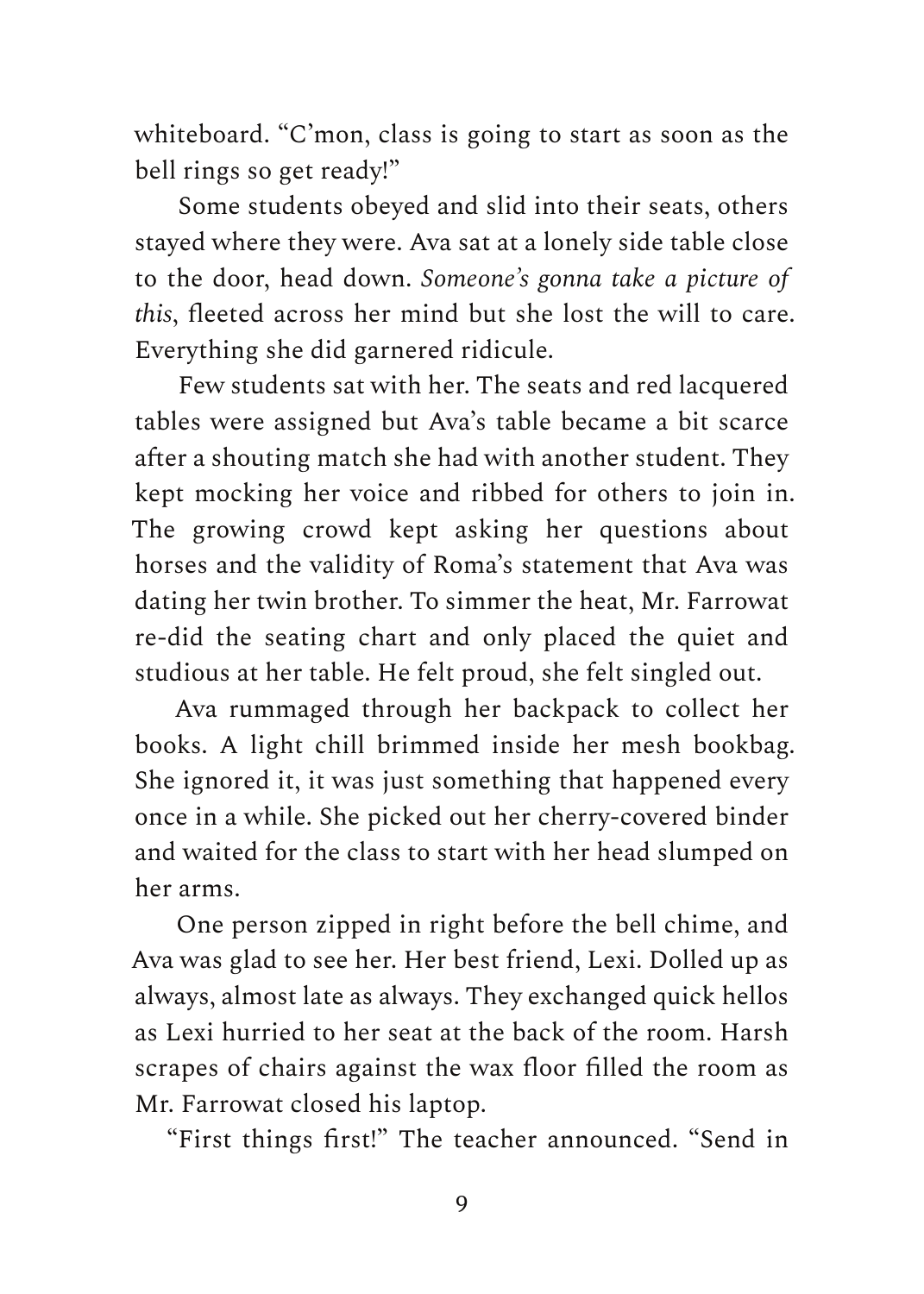your homework! Send your homework in! Homework for the questions in chapter three, section two in your book." A student halfway in the back raised his eager hand. "Yes, Darnell?"

"This was too hard!" The pin-thin boy lamented. "I hardly understood anything! Can you go easy since it's the start of the school year? Y'know, 'learnin' curve' an' all?"

The rest of the class agreed as they pooled their scribbled pages of notebook paper at the center of their table. The three other students at Ava's table had their pile ready as soon as Mr. Farrowat spoke.

The biology teacher rolled his grey eyes and sighed, "Darnell, we went over this in *class*. If you were paying attention – if any of you were paying attention – then this assignment wouldn't be so hard." He began to walk about to each table to collect the stacks as he continued, "This isn't the Honors track, everyone! You all have little to complain about, I made sure that the questions were easy. Even a half-asleep kid could have googled this and passed. Maybe if you spent less time on Twip – this includes *you* Marcus, put the phone away or I will take it – or at least more *constructive* time on TwipSearch, this wouldn't seem so hard. I didn't have these things when I was your age. All we had were encyclopedias and sometimes they were outdated. Twip, Google, whatever, it's all at your fingertips now".

When Mr. Farrowat came to collect the pile of homework at Ava's table, he noticed it was one short. "Ava," he said quietly, "where is your homework? This is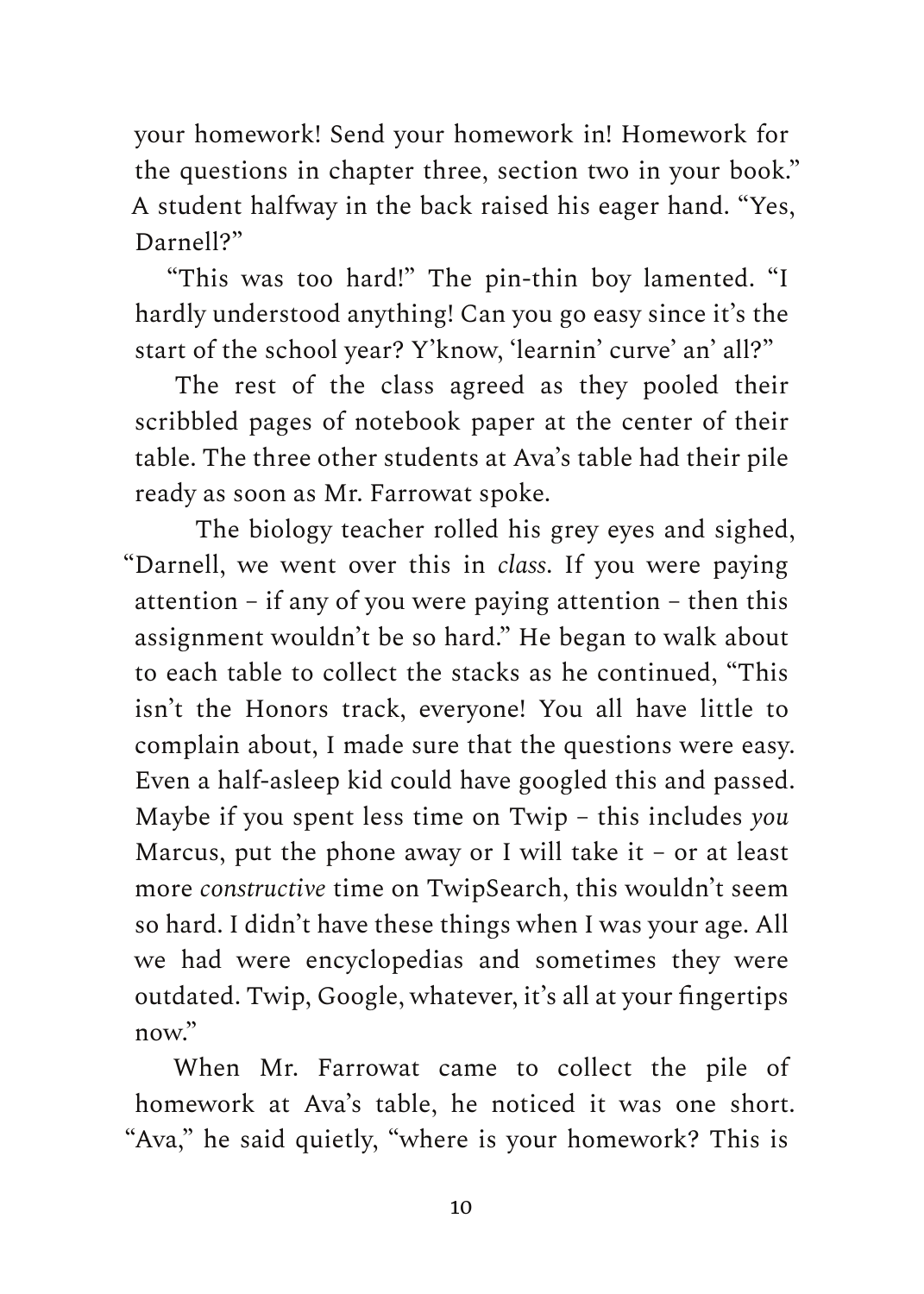the third time already, you're not getting off to a good start<sup>"</sup>

A mischievous student overheard and commented, "Her brother–"

"Dorian, one more word and it's the Administrator's office for you," Mr. Farrowat threatened. He turned on a heel to the joking boy and reminded, "I'm still astonished that you're still here, given your behavior as a freshman. Does your *father* need to come up here or your *mother*? They seemed to be incredibly *eager* in your improvement. Your father was like the Flash the last time and your mother doesn't work that far away."

Dorian quieted as classmates snickered. "I'll – I'll shut up," he mumbled to himself and looked away.

Mr. Farrowat turned back to Ava, "Get this in *tomorrow*. All of it. I don't care what you have to do, just do it, okay? You're a smart girl, I want you to show that off."

Ava sank in her seat, "Okay." A small surge of irritation erupted within her again. She had no idea how she was going to finish tonight's assignments and the back-pile. She sulked in her seat.

The biology teacher sauntered off to collect more papers. The other students looked away before Ava could meet their eyes. She was certain they were judging her.

Class was long and tedious, seconds dragged like hours. Angered by her circumstances, Ava wanted to be left alone. She wanted to snap at anyone, everyone. The fact that Mr. Farrowat kept calling on her so many times didn't help. She wanted to bark at him to stop.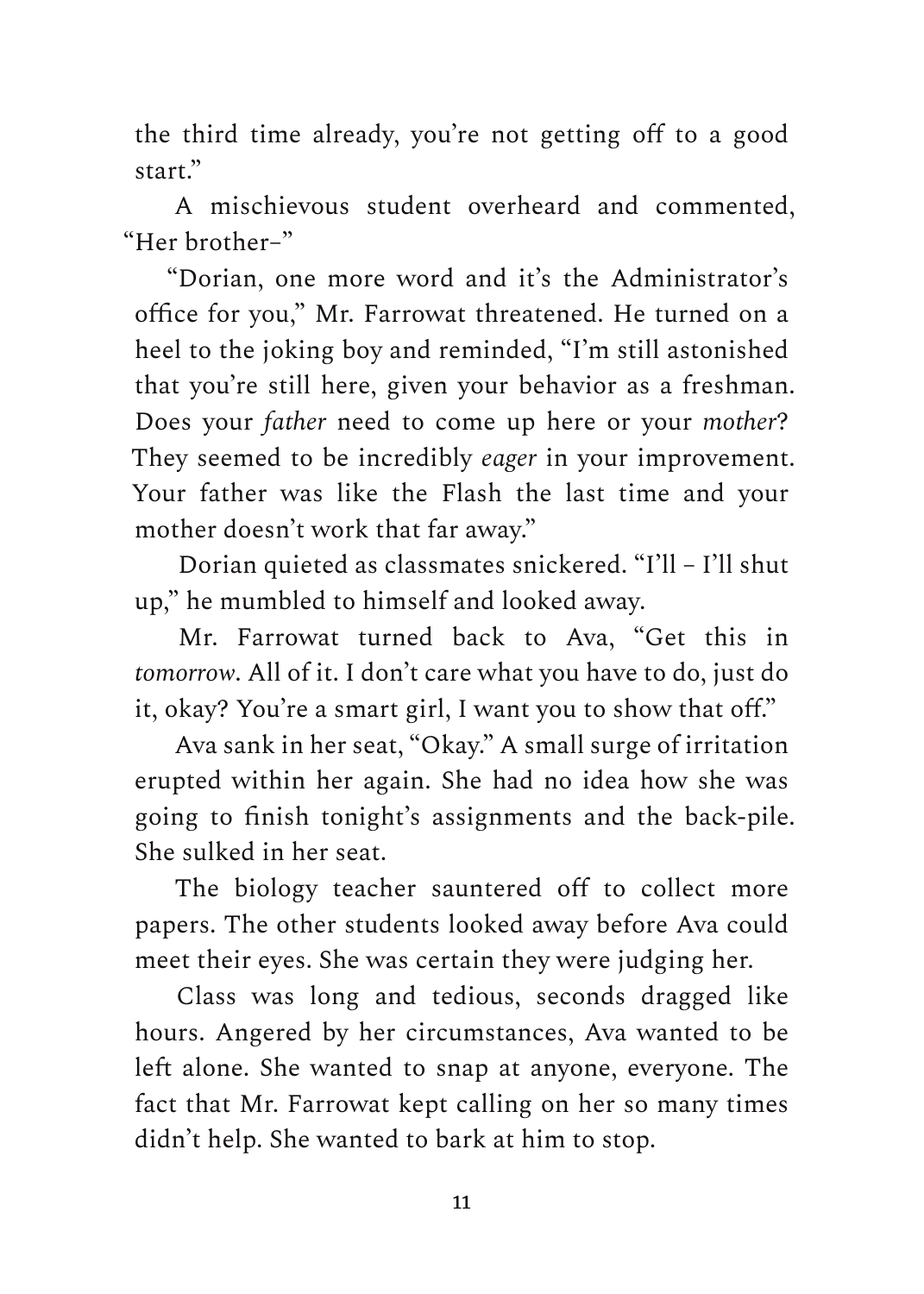At one point during class, a girl with blue box braids and glossy cherry lips huddled herself next to Ava's chair as Mr. Farrowat marked evolution theories on the whiteboard. Her sudden arrival startled Ava on the inside but she dared not show it. The girl had a Cheshire smile as she whispered eagerly, "'Ey, Marrisa been sayin' things about you. Your brother gonna take care of her, too?"

The table behind Ava broke into a fit of light laughter. Ava's stomach sank from the attention.

"I don't care, okay? Go away, Penelope," Ava brushed off. She tried to return her attention to the whiteboard but Penelope kept talking.

"You don't care?" she tittered. Penelope threw a hand over her mouth as she checked back at the chuckling table. "You know Roma and Marissa *always* be talkin' 'bout you, right? What? Alexandria taught you some kung fu moves from her dad? Or is your brother gonna do somet–"

"Penelope!" Mr. Farrowat clapped. The student was caught off-guard by the sudden baritone of his voice. "What are you *doing*?"

Her smile unmoved, Penelope stood up and answered, "I was just askin' Ava for somethin'. Like, a pad or tampon or whatever."

The class erupted with a mixture of disgust and laughter. Ava closed her eyes and felt tears begin to sear, she felt so humiliated and dragged along. She didn't want to be caught misty-eyed. The last Ava wanted was the class to think she was crying.

Mr. Farrowat wasn't impressed. "Penelope, if you need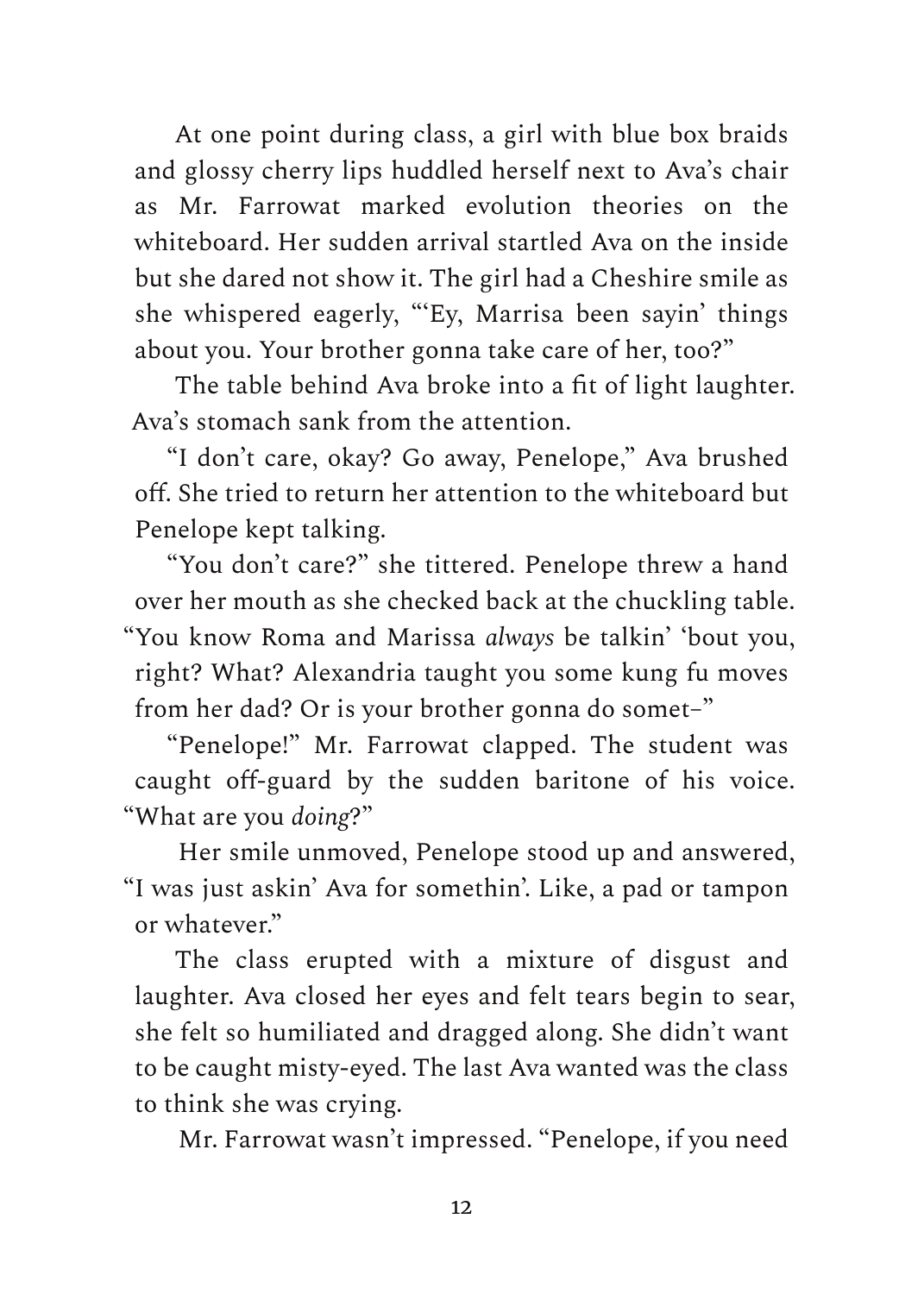those things, wouldn't you think the *nurse* would be a better choice rather than bother your own classmates? Go to the nurse."

Penelope shook her head, "Nah, I think I'm good–"

"Go to the nurse or get written up," Mr. Farrowat demanded.

Penelope was taken aback, "Get written up for what? I wasn't doin' anything!"

"For disrupting class–"

"I wasn't disruptin' nothin'! I was quiet!" she defied. "You ain't hear me–"

"Nurse or administrator's office. Your choice, not mine," Mr. Farrowat stated. The class was silent.

Penelope stood there for a moment, baffled. Then she sucked her teeth and stormed out of the classroom.

Mr. Farrowat took a deep breath to steady himself. He spoke to the rest of the class, "Like I said before all this commotion, there are various biomes that affect evolution...."

Ava sank her head down onto her arms. She kept her eyes low, she could feel tears gathering and wanted no one to see. This was her every day. Her every single day.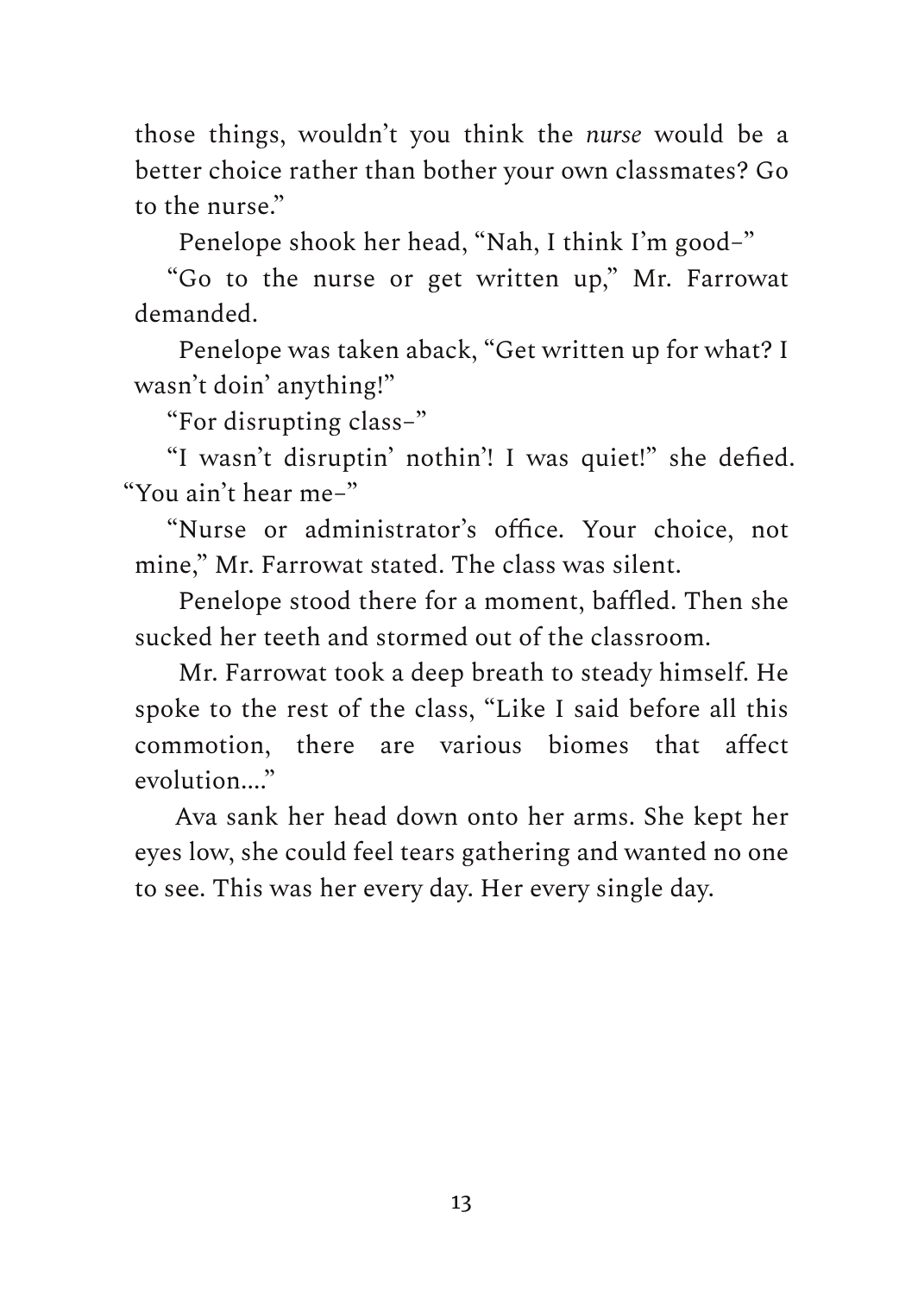## Chapter 1

The sun basked down as Ava sat on the bus bench. She avoided the broken slats and tried to not mind the wobbly cement base. She messed with the notification settings on her phone. She wanted digital solace but she still wanted updates from XinBō.

The app opened up when she okayed the new settings. It was a wave of sea colors that opened to where she left off, her journal. She typed a new entry:

Sept 23, 2015

Mood: Exhausted

My brother always loved me and I'm grateful for it.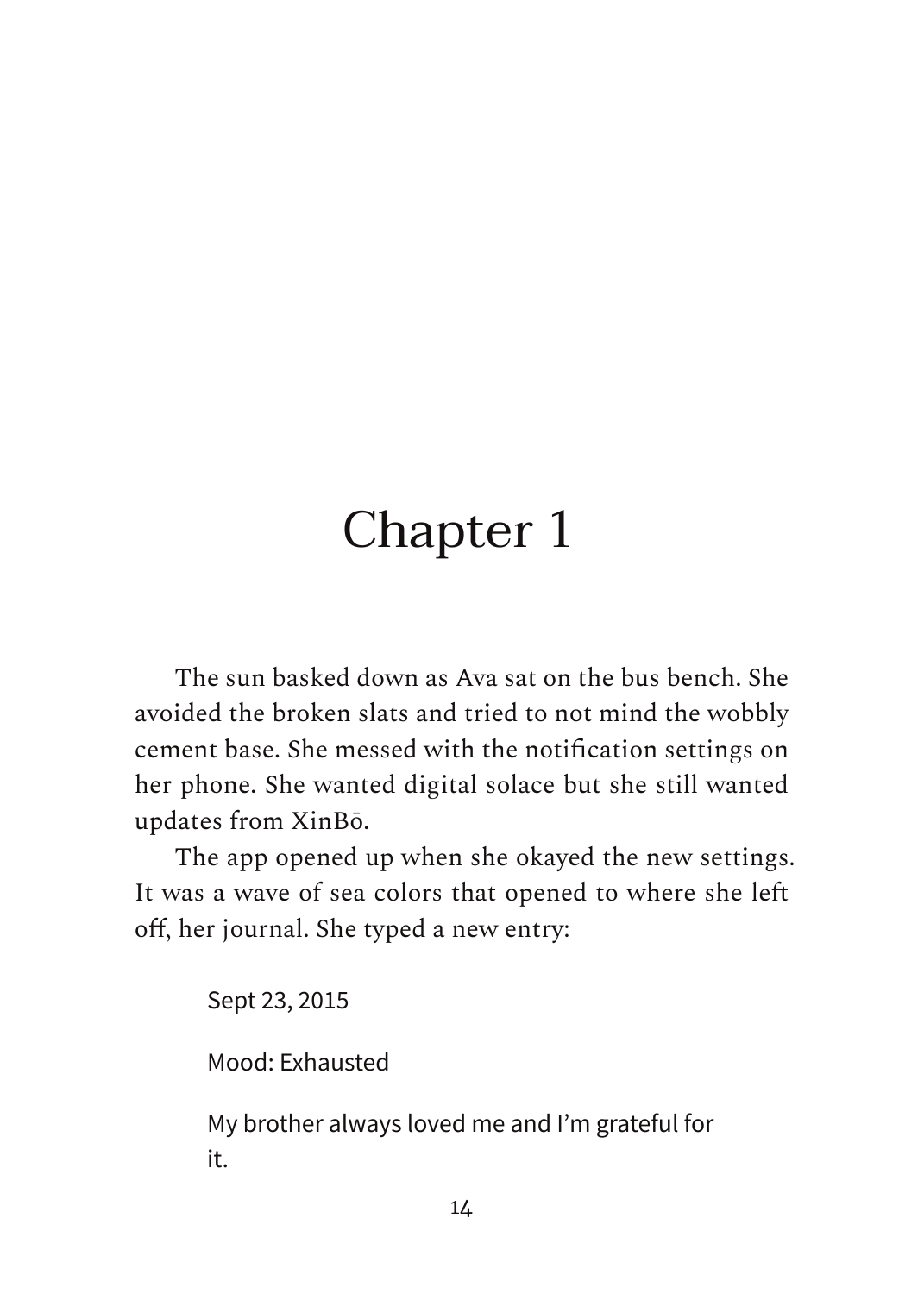Another awful day. Everyone is on my \*case\*! Forget my homework for a couple classes and everybody goes crazy! No slack, no nothin! They all get on my nerves!

Ma then trippin over the fact I ain't clean the dishes right because I rushed thru em. Dad's just sayin nothin like always do. Like he not even there!

Ty's the \*only\* one lookin out for me. The \*only\* one. I don't know if it's twin-connection or something but he always is there for me. Never got on my case unless it's serious, actually \*tries\* to help me out. He don't dog me for stupid reasons or \*nothin\*. I wish it was only us sometimes.

Ava Tanis posted the update as "Private". An animated gray eye blinked on her screen in confirmation. She wanted to check her other notifications but she already had a good idea what was there. Ava checked the time and looked up at the schedule posted on the bus stop. The bus was late *again*. Late and probably *very* crowded with rowdy students. *Prolly be faster if I just walked*, Ava thought as she leaned over to check the street. No bus in sight. She sat back, blowing out a derisive breath, and decided to give the bus a bit more time. Ava didn't feel like standing on a crowded bus but she didn't feel like walking the half hour it would take on foot, either.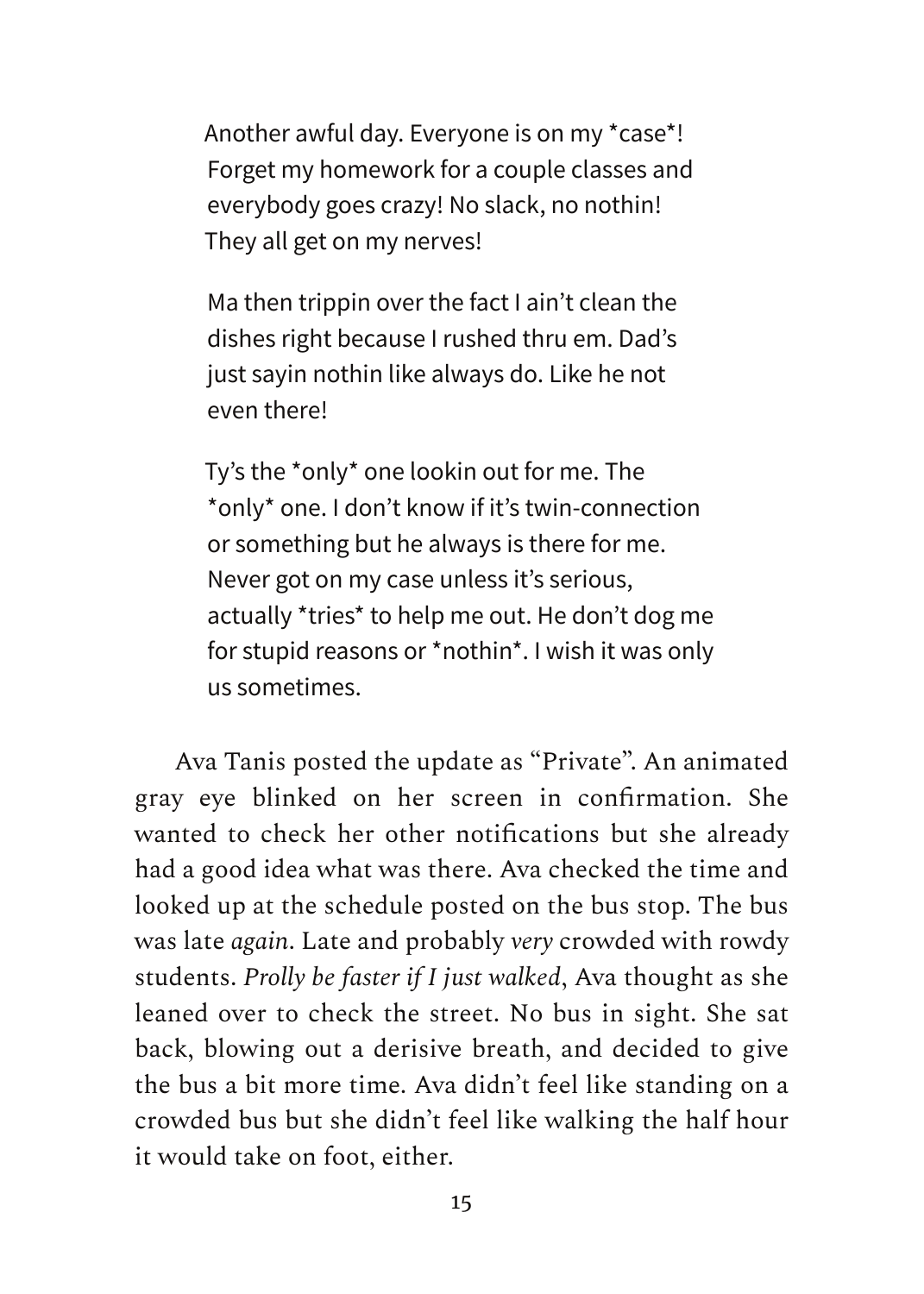She slipped her phone into her back pocket as she fumed about her day. Ava couldn't wait for the day to be over. The school year had only just started and already teachers were giving her grief. Every other elder in her life was the same: Telling her what she *should* do, what she *shouldn't* do, what job she *should* get, what job she *shouldn't* get, what college she *should* go to, what college she *shouldn't* go to, who she *should* be, who she *shouldn't* be. The same nag, the same rag.

Over the hill far away, the 23 bus sat at a red light. Through the dark tinted windows, Ava saw there weren't many people. It must have been a lagging bus. No matter, a lagging bus with plenty of seats was much better than a crowded bus or no bus at all. *The only good thing to happen to me today*, Ava mused as she gathered her things.

As the red and yellow bus headed down the hill, Ava fished out her monthly student pass from the messy front pocket of her backpack. She had the same card since she started Melissa Elliot High School, the plastic neon yellow card was bent and faded. Then the bus arrived. Its gears whined to a stop and the doors hissed open as it idled with the rumble of a neglected diesel truck engine. The cool, stale air greeted Ava as she stepped aboard and swiped her card. There were plenty of seats to choose from, as the bus was near vacant and had more adults than students. She plunked down in a seat behind the driver. The driver grunted the next stop and shut the door. He was a portly, languished man just as intent on going home as she was.

Bookbag on her lap, Ava pulled back out her phone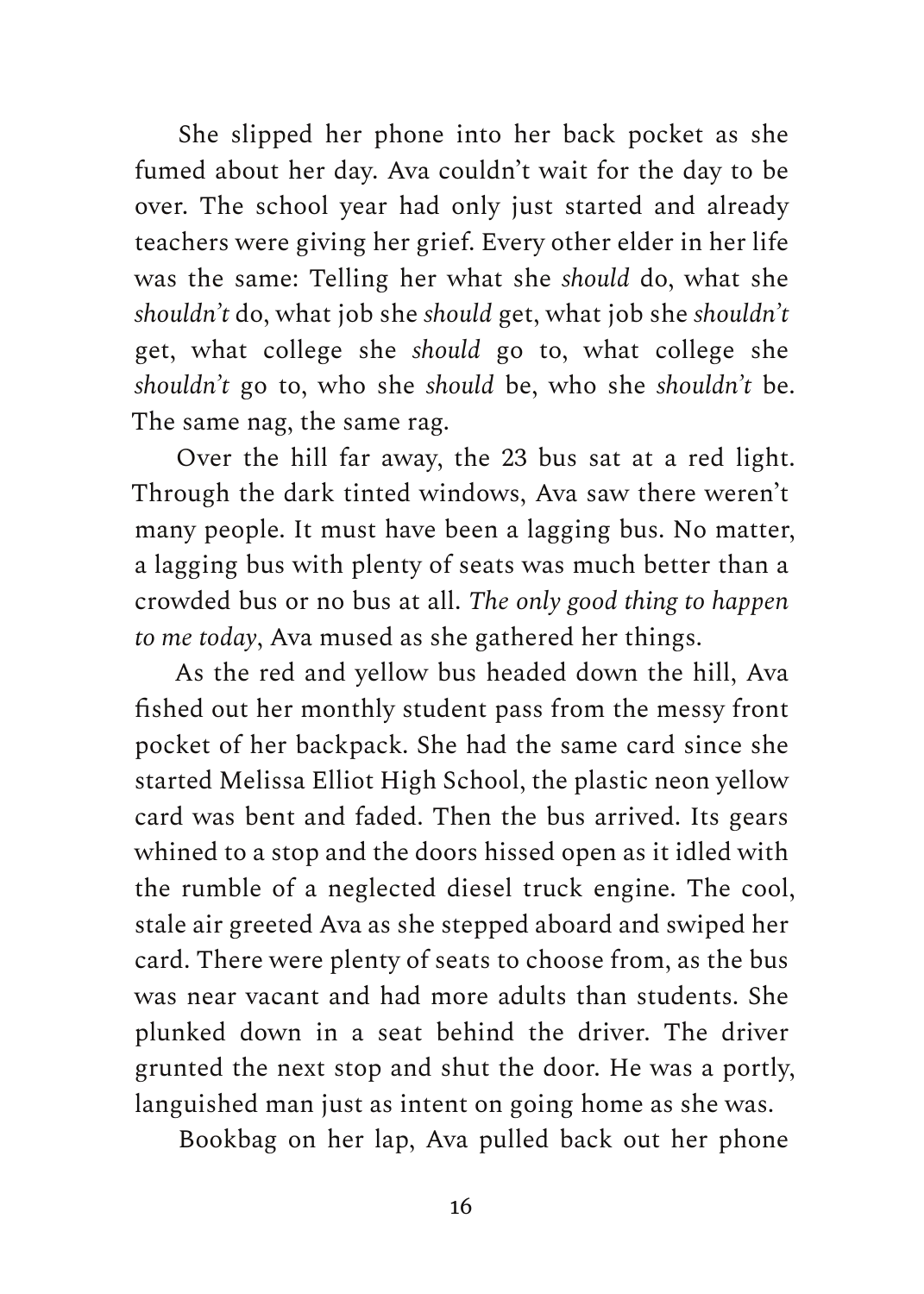and unlocked it. She learned about XinBō from Lexi a couple years ago and had been using it ever since. The fact it was only popular on the other side of the planet was her favorite feature. Her own little special corner of the internet. Away from the bullies, away from the drama and nonsense. On XinBō, Ava could be herself. The people were different. The topics were different. Everything was different. More vibrant.

She would post updates about her life, play timekillers, dress up her avatar, Wix23, or mind the small house it lived in. Her avatar was a stubby, bubble-faced, cherrylipped glam girl with deep brown skin and silver bobbed hair. Whenever Ava was bored, she would send her avatar into the diamond portal outside its house to visit chatrooms. Like now.

Tapping the glowing wormhole diamond, Wix23 walked to her doorstep on her tiny, heeled feet. The bus rumbled past an empty stop. The screen turned silver as it loaded possible chatrooms. A single, small diamond appeared and spun fast or slow as new worlds loaded. Deals and tips on how to navigate the chatrooms and games popped up underneath the rotating diamond.

Moments later, a miniature city appeared on the screen. Each location designated a different chatroom. There was a party house, decked out in fall colors to mark the passing of the seasons; a beach with rippling waves and small fishermen posed on a dock; a park that featured turning leaves; and a city center that mimicked a jumble between Hollywood and Times Square. A golden statue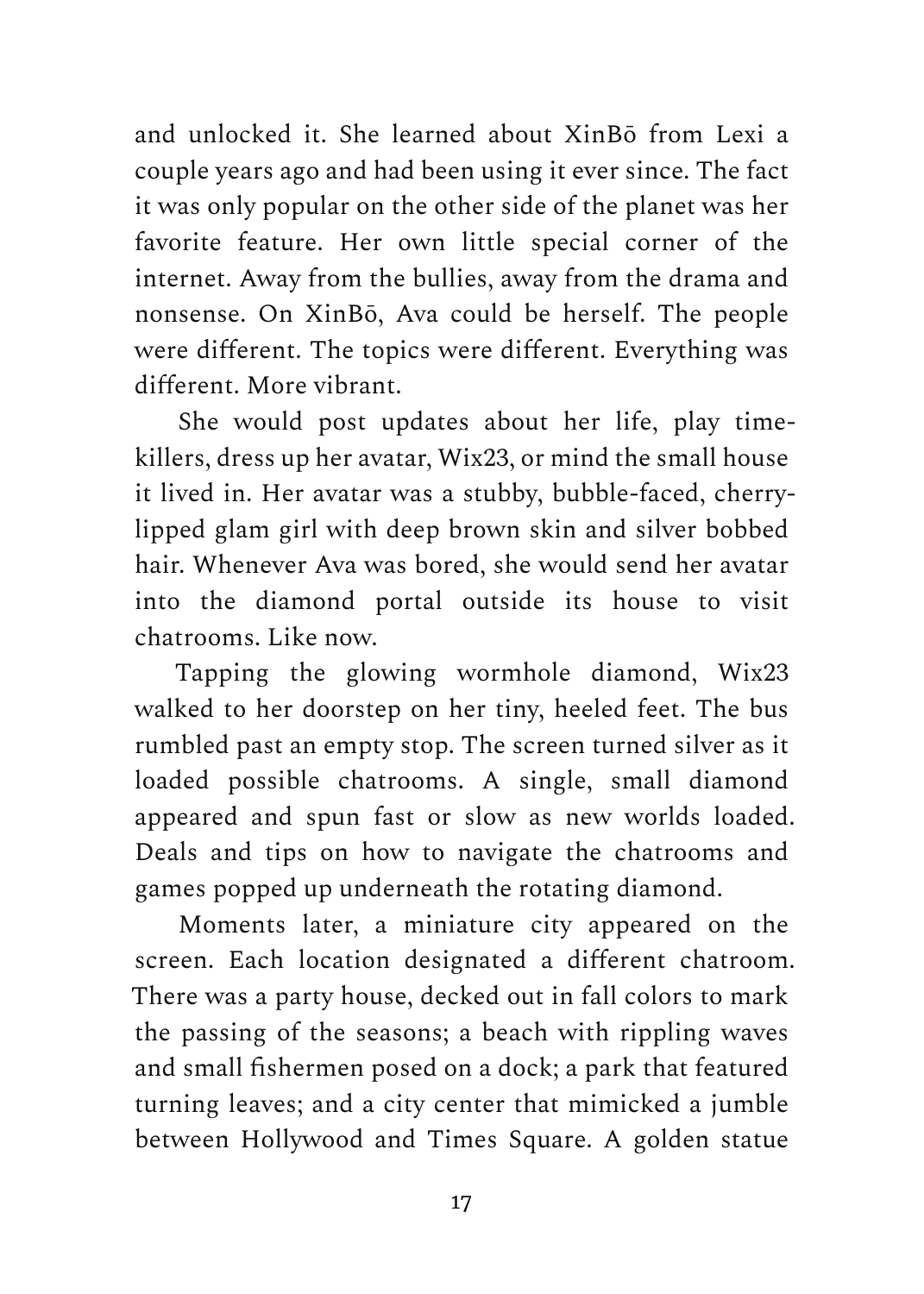billboard covered in blinking lights spelled out "XinBō Centre".

Given that the digital city loaded in a couple minutes, Ava guessed there weren't a lot of people on. *Most of the users are probably sleep right now*, she figured as the bus idled at another stop light. A passenger chimed the yellow tape along the walls for the next stop, it rang with a metallic ding. Three more stops to go for Ava and they were going along quicker than expected.

Before Ava could pick any of the chatrooms, a bar notification appeared and a doorbell popped up on her app's screen. Both read: Ra1nwater is visiting! Go now?

Ava tapped the doorbell with her thumb. The diamond loading screen popped back up. She looked up and saw her stop approaching, she readied her bag as the bus churned its way down Sandoval Ave. The bus stop was empty and decrepit, the bench was in crumbles and splinters, dandelions sprouted everywhere. The flowers were dotted along the vacant lot behind the stop.

Checking her phone, Ava dinged for her stop. The avatar was home again, bobbling and teetering about. The home had a summer flare. Ocean sand slushed in a corner around a shell-shaped hot tub, fishing nets graced the mint stripe walls with scattered pearls. The lamp hanging over the door was a beach ball. Under it stood an avatar wearing a pastel shark kigurumi on a golden welcome rug.

The bus squealed to a stop in front of the shattered bench, and Ava slumped her bag onto her shoulder and gripped the rail to stand. She could feel the rumble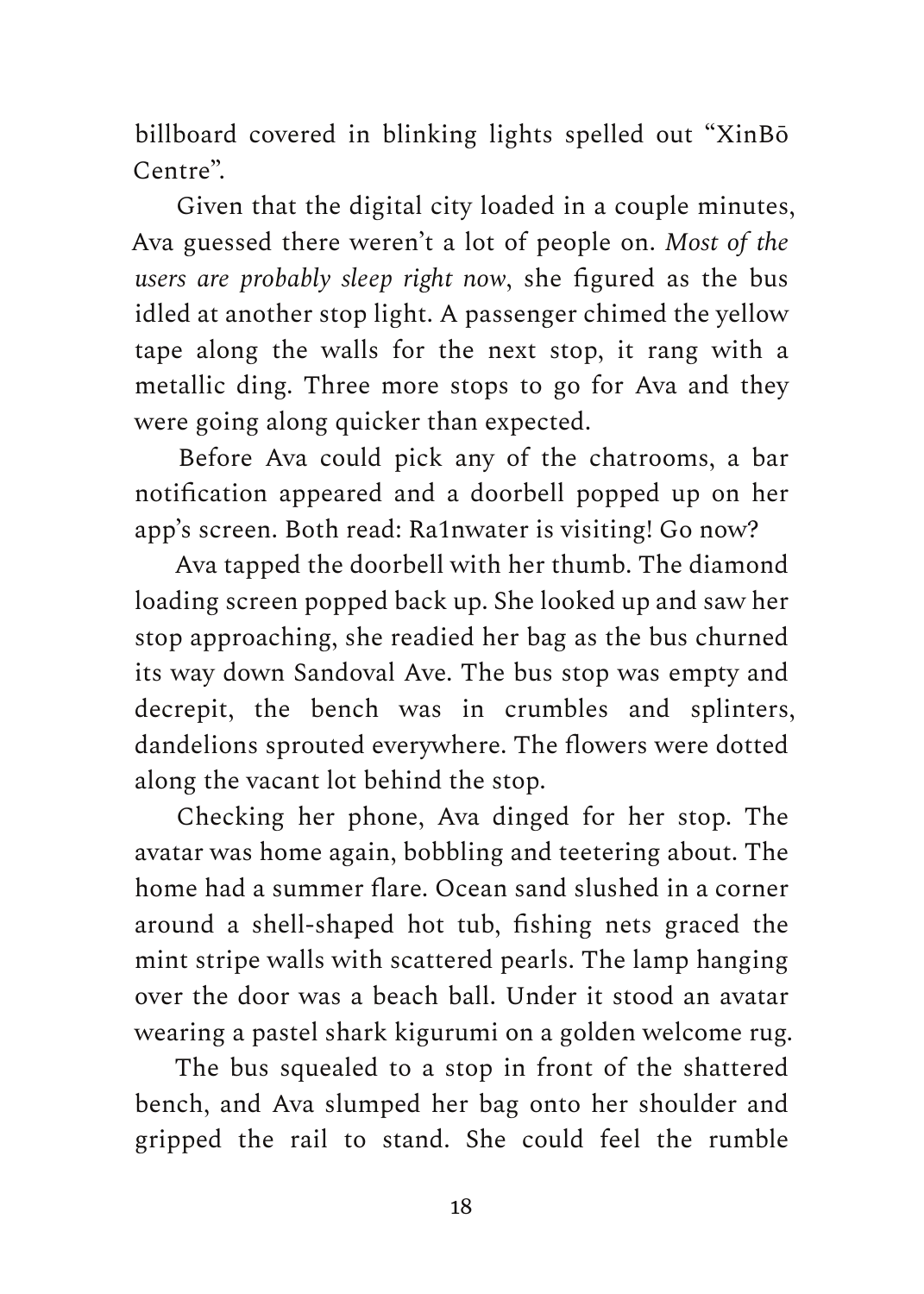through the silver railing and her feet. Ava's phone chirped as she trotted down the triplet of stairs. The bus driver grunted out the next station and pulled the double doors shut. The bus drove off with a belch of black smoke. Ava checked her phone, but the afternoon sun behind her made it hard to see. After she fumbled with the brightness on her dark screen, Ava saw a tiny speech bubble float above Ra1nwater's head: Hi!

In the chat box on the lower half of the screen, an amber speech bubble pointing left appeared: Ra1nwater shared a greeting!

Ava started walking past the stop to cross the wide, abandoned parking lot. Echoes of a small convenience store remained, broken off walls of brick and busted windows covered in errant sprawls of dandelions and blossoms. The markings for the parking lot were still untouched, blow flowers swayed in the cracks as Ava stepped past in her dingy white sneakers.

She selected a wave greeting from the selection scrolled under the text box. Ava didn't want to be too distracted while crossing this lot; she had heard stories of jumpings on the less-than-aware and she didn't want to be preyed on by surprise. She kept her head up and alert as she made her way along. Her home sat on the other side, a red rowhouse with a few sunflowers sprouting in front of the raised stone porch.

Almost at the other end of the lot, Ava heard another chirp. She checked her phone.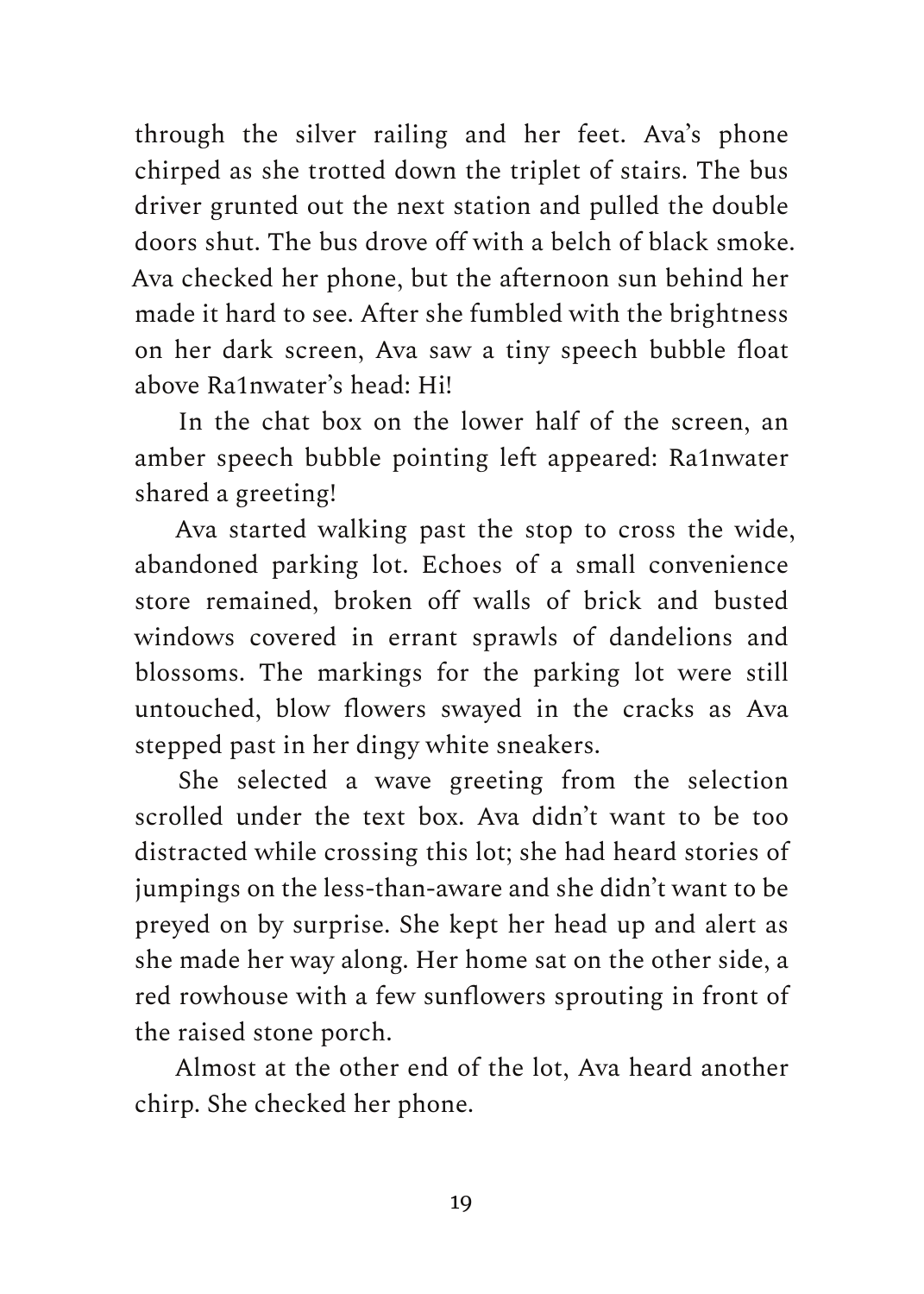#### **Ra1nwater**: How ya doin? **Ra1nwater**: You looked pissed in bio

Ava looked about and then tapped out a quick response:

**Wix23**: So much bull today. All of it

Ava stepped onto the cracked, jaunted sidewalk and crossed the pockmarked street to the cement stairs that led to the cherrywood door of 12 Docker Ave. The black mailbox by the door hung open, Ava tapped it closed. As she fished for her keys, she read the response she just received.

> **Ra1nwater**: What happened? **Ra1nwater**: School just started **Ra1nwater**: Is Roma messing with yoi **Ra1nwater**: \*you?

The front door swung open with quick creaks. It was her twin brother, Tyrone, in a blue polo and denim pants. Like Ava, he had a medium build and lanky stature. It always baffled her how the both of them were let out at the same time but he always made it home before her.

"You're just getting home now?" Ty joked. He stepped through the threshold in his grey socks to slip Ava's bookbag off her shoulder with care and invite her in warmly. Ava padded through with a shy smile. Though she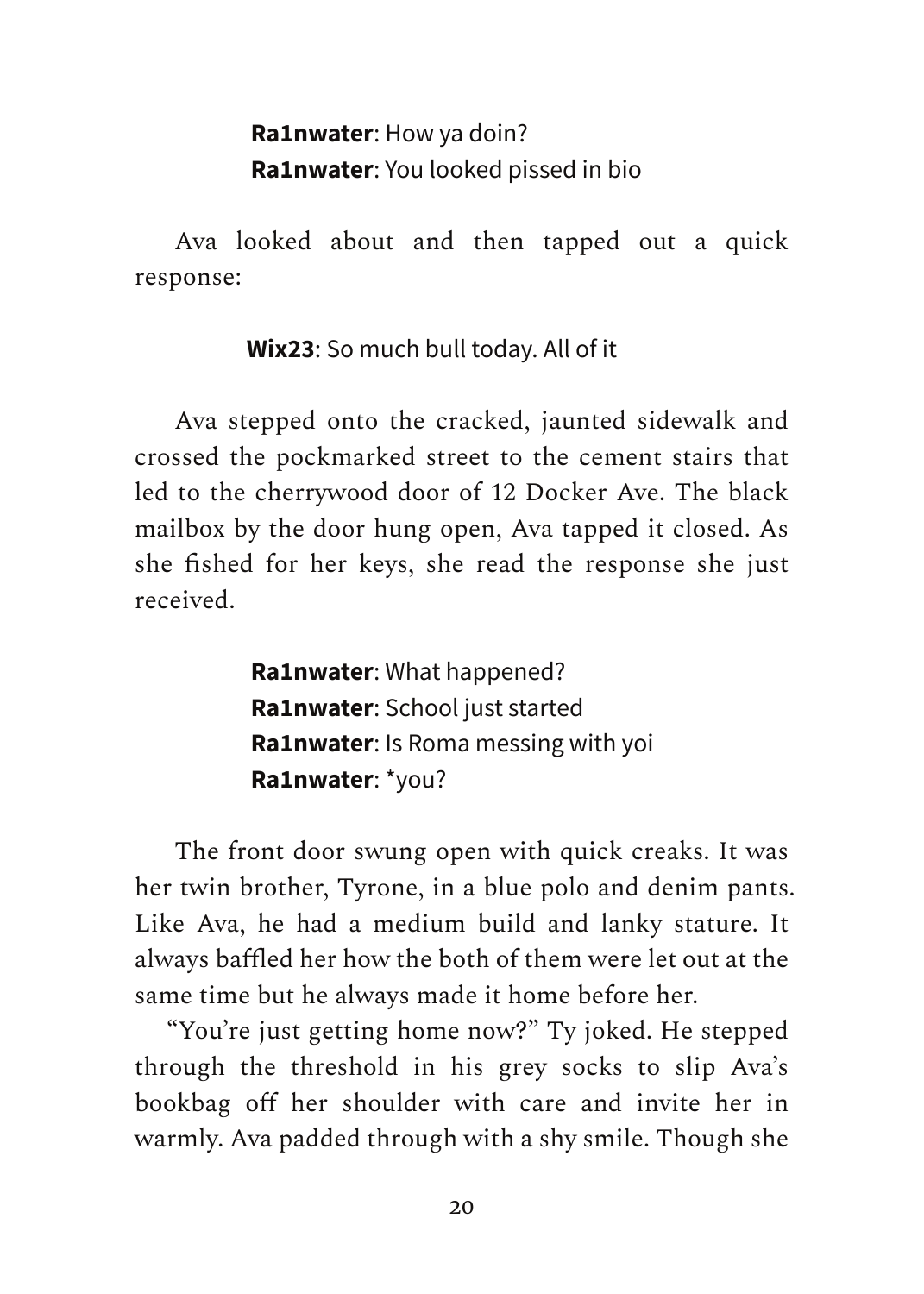appreciated her doting brother, sometimes he doted too much. But she would remind herself: enjoy it now, he won't always be there to shoulder her burdens. College was only two years away.

"Ty," Ava smiled, "I had it, y'know." Her phone chirped.

Tyrone closed the door as he eyed his sister with a cocked eyebrow and a defiant smirk.

"What? I can't help out my baby sister?" He hefted Ava's bookbag onto his shoulder and followed her around the round pillar that separated the doorway and the living room to the chocolate couch. The living room was spacious and simple, with tan carpet stairs in front of the door and an entertainment center nestled against the wall between the kitchen and dining room. Warm and homely.

Ava chuckled, "We were born at the same time!" Standing in the living room, illuminated by the open windows and thick curtains pulled tightly aside, Ava checked her phone and typed a quick reply:

#### **Wix23**: Not her. Other stuff. Home w Ty. brb

"Who you talkin' to?" Tyrone inquired as he sat Ava's bookbag beside the aged microfiber couch. Some of the pillows were mismatched from couches past. Tyrone's black tablet was nestled between a peach polka dotted pillow and a smooth brown one. The television played in silence, a home shopping channel.

21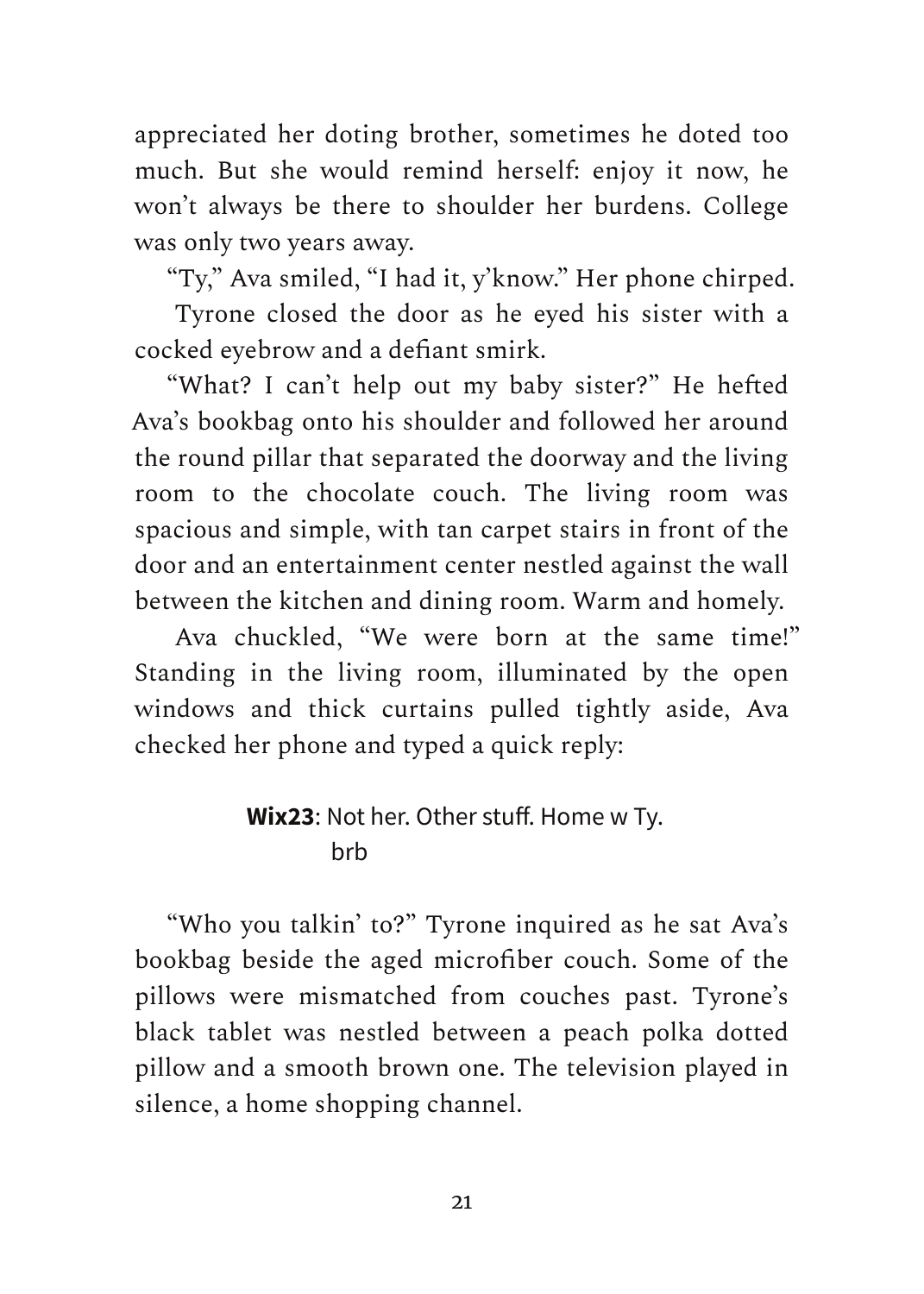Ava pocketed her phone, "Lexi. She saw I was irritated today and wanted to check up on me."

The phone chirped again.

Tyrone held out his arms as he made his way to his sister, scoffing, "Whatever. Lay it on me, your big brother."

He wrapped his arms around her and slid his hands down her arms to guide her to the couch. Ava chuckled again and tried to correct him but it fell on deaf ears. She snuggled up beside him. Tyrone laid his head atop hers, his cheek shifting a long braid or two around her crown. He smelled of spice while she smelled of cherries. They suited each other well.

"Baby sis," Tyrone reminded gently, "I was born two hours before you. That makes you my baby sis. Now, what happened?" He laced a hand over her tilted hip.

Ava sighed and shifted her head better on Tyrone's shoulder. She cushioned her cheek against his muscle, what little of it he had. She always felt safe and protected like this, deep in her brother's arms, hearing his deepening voice, hearing his pulse. Nothing could touch her, nothing could harm her. She needed his comfort, she knew that.

"Everything."

"'Everything'?" her brother echoed. "Like what? That Roma girl buggin' you again?" Ava could feel Tyrone's shoulder tense.

"Nah, nah. It's Ms. Dorrell. She got on my case about forgetting my homework in front of the class. Mr. Farrowat in Bio got upset too but didn't go into a whole lecture about it like Ms. Dorrell did. And not in front of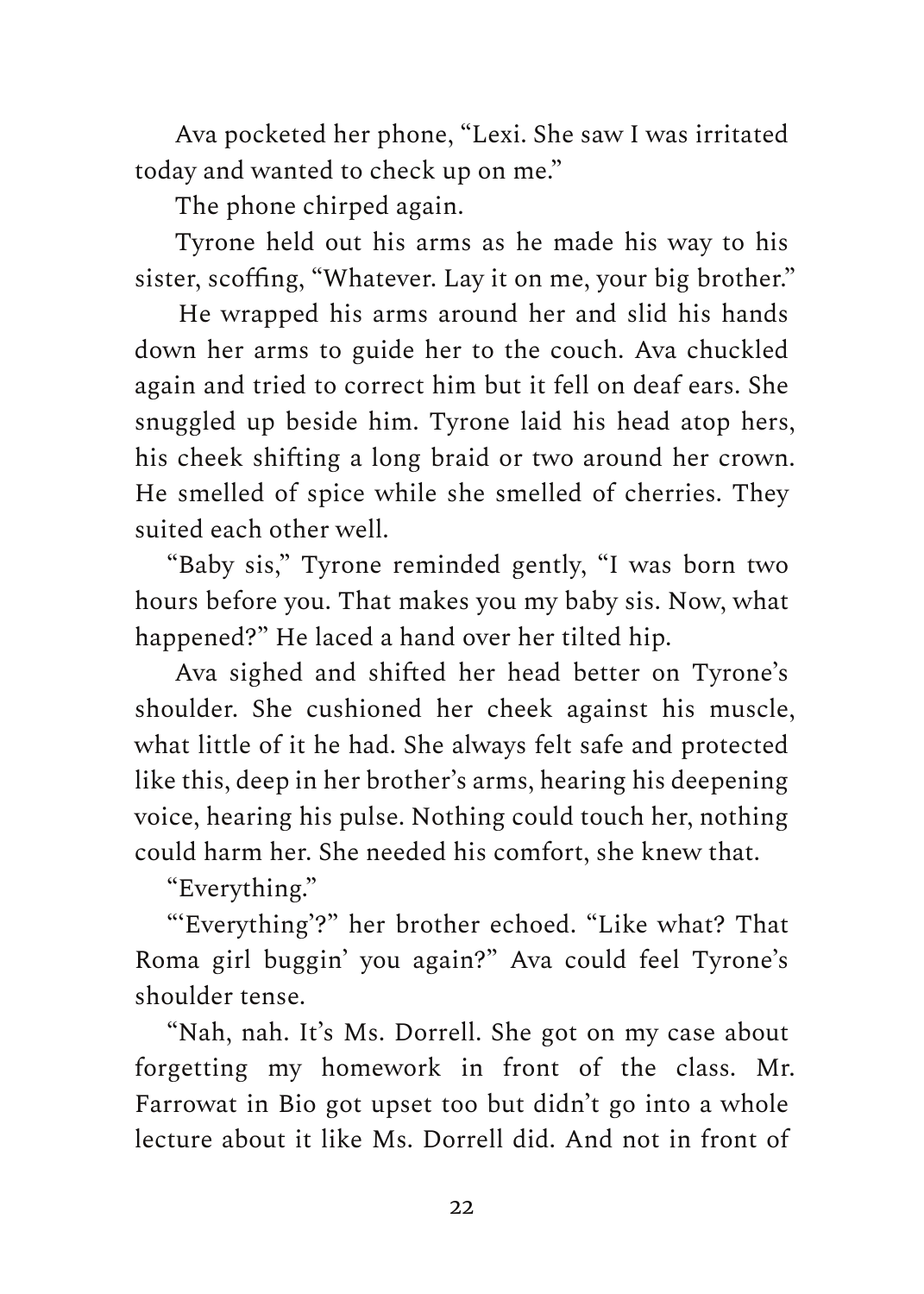the whole class, neither!"

Tyrone eased some. "Oh, ok. I was about to say, 'I thought I handled that.' Thought she was getting out of pocket again. Sounds like I'mma have to handle *this* problem a little later. Haven't you had Ms. Dorrell before or was that somebody different?"

"Somebody different," Ava confirmed. Almost every teacher Ava had was tough on her. The school figured it was the best way to prepare their students for the "real world".

"Ok. The school year just started, though," Tyrone commiserated. "Why she buggin' out 'bout it now?"

Ava sighed angrily. "She wanted to go on and on about how I'm starting the year on the wrong foot and how it's gonna affect my life and career and how I need to start thinking about how colleges will see me and stuff."

Tyrone sucked his teeth. "Not even five full weeks into school and she's already tryna act like you're about to flunk out!"

"I know, right?" Ava vented, bolting upright. Tyrone lulled her back to his shoulder and petted her head, smoothing her edges.

"She needs to stay in her lane," Tyrone seethed. The air grew a little thick.

Ava ears perked. He was falling into a mood again, she could tell. She tried to soothe him, "But it's not that big of a deal, though!" Ava didn't want her brother to fix her dilemmas, he was the ... heavy-handed type, out of passion. He never struck her or anyone she saw but she always felt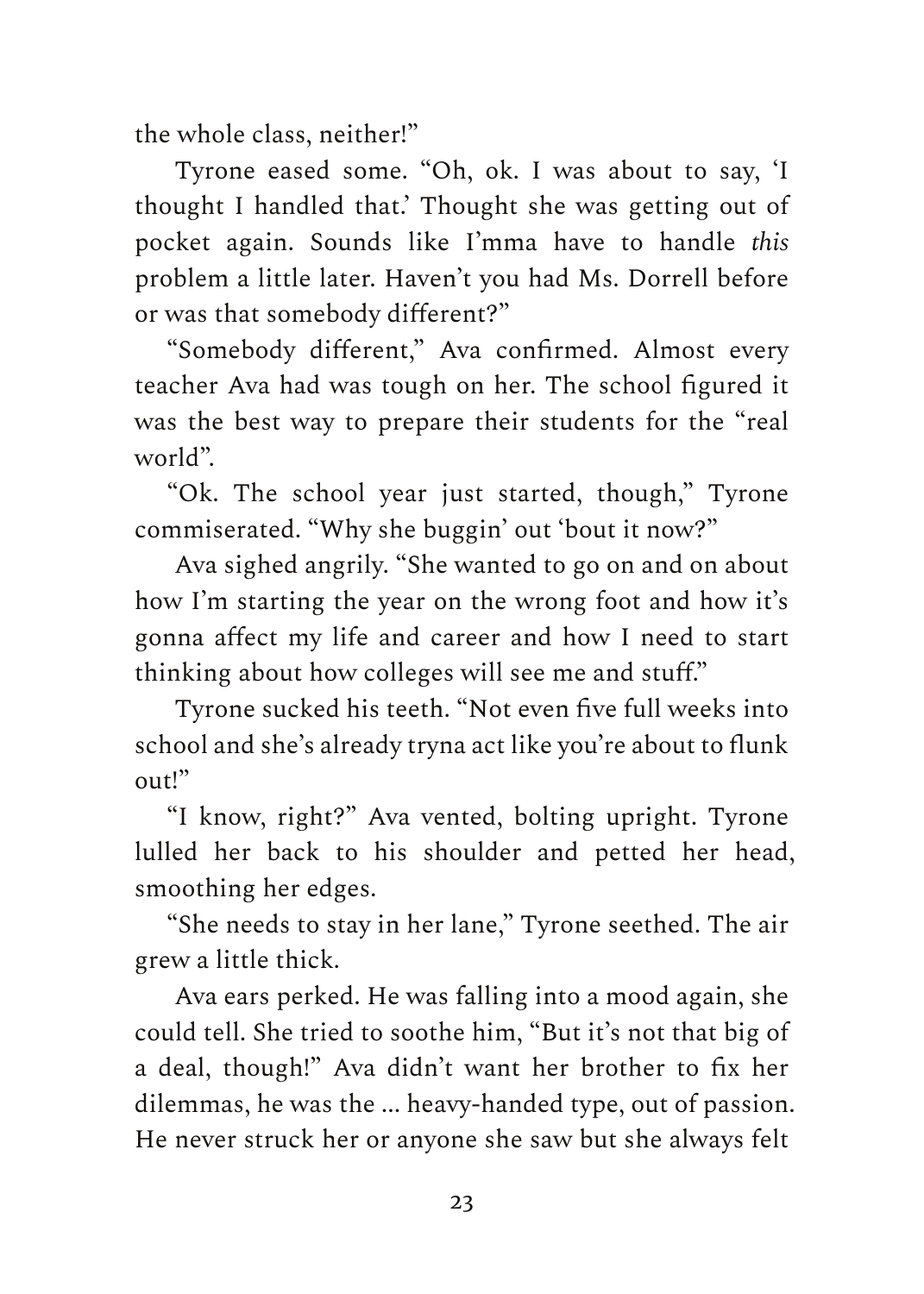*something* happens when Tyrone gets involved.

Once, there was a boy in her neighborhood that would catcall her at every chance and opportunity. Tyrone caught wind of it and the boy wound up in the hospital. The boy said Tyrone did it but Tyrone said when he went over to talk to the boy, he found the child bashing his own head in on the jagged stone wall outside his house. No outside force, no nothing, all doctor reviews pointed to selfinflicted wounds. But Ava felt something was amiss.

Then there was Roma. Once Tyrone promised he would step in, that's when the "crazy brother" rumors started. To this day, he never told her what he did. Tyrone only assured her that Roma would keep her distance.

As Ava continued to try to simmer her brother's temper, her phone vibrated and sung out a crescendo of chirping birds. Tyrone looked down at his sister as she pulled out her phone and saw "Lexi" beaming.

Ava tried to get up, "Gotta take this."

Tyrone clutched her hips and brought her back beside him, "Why can't you take it here?"

Ava glanced at her brother with masked unease and took the call.

"Hey, Lexi," Ava greeted with a false calm.

"Hey!" A charismatic voice greeted back. "Still with Ty or can we talk?"

Tyrone interjected, overhearing the call, "Y'all can still talk around me." Ava cringed, Tyrone slipped a hand over her waist.

A couple beats of silence and Lexi continued, unsure,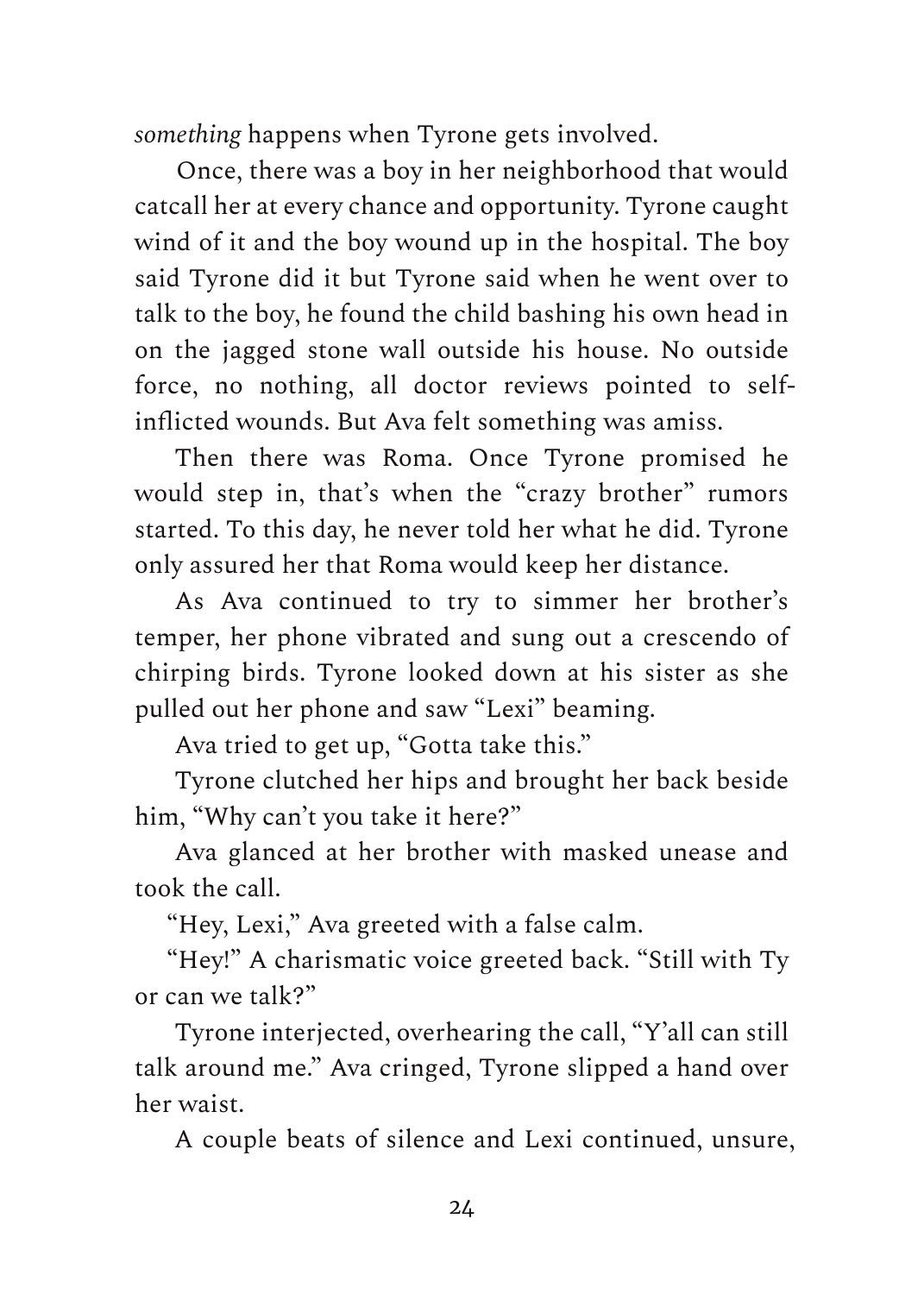"Oh – okay. Uh, Ava ... what's up? I ain't hear much from you. You ok?"

Ava replied, "Yeah, yeah. I'm fine. Just Ms. Dorrell got on me today." She looked up at her brother, who lightly thumbed her waist and draped an arm around her shoulders. He met her gray eyes and tapped his forehead to hers lovingly. Ava smiled at her brother, "Ty helped me through it."

Lexi knew of Tyrone's ways, but she tried to push past it, "Well, if you're doin' oka–"

"She's just fine, Lexi," Tyrone affirmed flatly. Ava knew he wasn't irritated ... but he was getting there.

Tyrone nuzzled Ava's ear. She thought he was doting over her but he whispered, "Will she be talking like this forever?"

Ava tensed up, her voice quickened, "Uh, Lexi ... since that's over, anything else you wanna talk about?"

Lexi caught on. "Nah, not really. I just wanted to see how you were doing but if you're doing okay, I'll see you online later."

Ava nodded, "Hm, okay! I'll catch up with you later! Bye, Lex–"

"Byeeeeeee, *Lexi*," Tyrone feigned sweetly.

Lexi hung up and Ava's phone turned dark. Ava laid her phone down in her lap and gazed up at her brother.

With a heavy sigh, Tyrone reached over to the glass top coffee table in front of them and grabbed the TV remote. His resting hand traced across Ava's shoulders and down her bare arm as he reached and traced its way back up to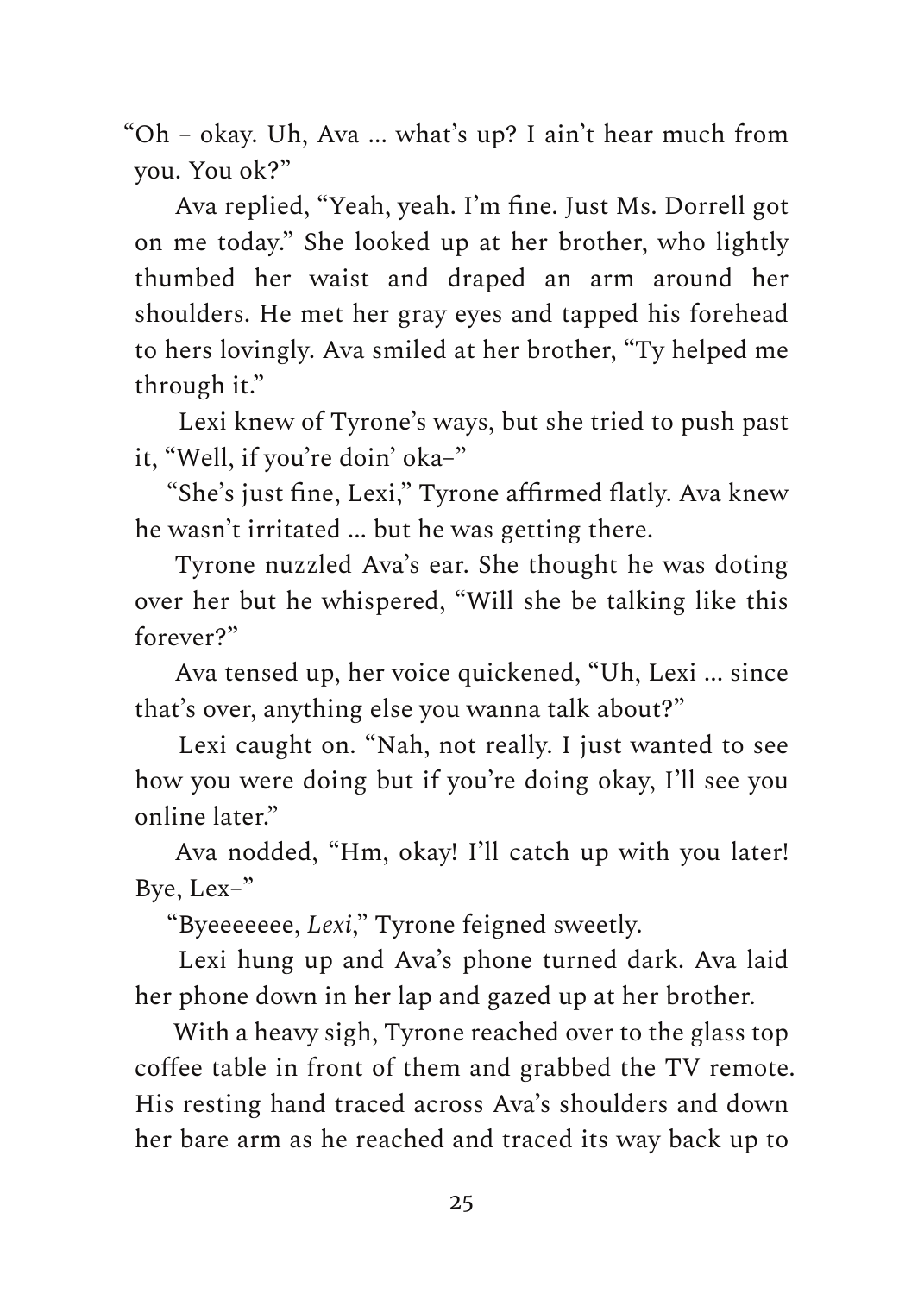its resting place as he sat back. The air in the room leavened some.

"Let's watch some TV, okay?" Tyrone suggested.

Ava nodded and laid her head back on his shoulder as Tyrone turned up the TV and sorted through the channels. Tyrone snickered to himself, flipping along, "I can't believe I picked up the remote to do this. I should be able to turn the TV on by myself by now."

"Hm?" Ava looked up at her twin. His angular jaw still bore no scruff or whiskers. His hair was thick and braided into swirls, a feat carried out by a visiting aunt a couple weeks ago. Otherwise, his hair would be out and wild. The aunt was so deeply frustrated by Tyrone's silence and oneword answers to every question she asked. By the time the aunt left, she chalked it up to being a teenage boy and dropped the issue.

"I'm still learning," Tyrone continued. "Don't want to blow up anything unless I absolutely have to." He snickered to himself at the thought. He settled on a different home-shopping channel, where a hyper announcer sold floral dish sets. He laid down the remote and picked up Ava's hand. He rubbed her fingertips with his thumb and examined them.

"Have *you* been doing anything?" Tyrone asked. The television volume lowered by itself.

Ava watched him rub her fingertips like a coin. She shook her head. "Nah, I haven't. Not really."

Tyrone sighed again, exasperated. He pulled her hand to his heart, still rubbing her fingertips. He chided to her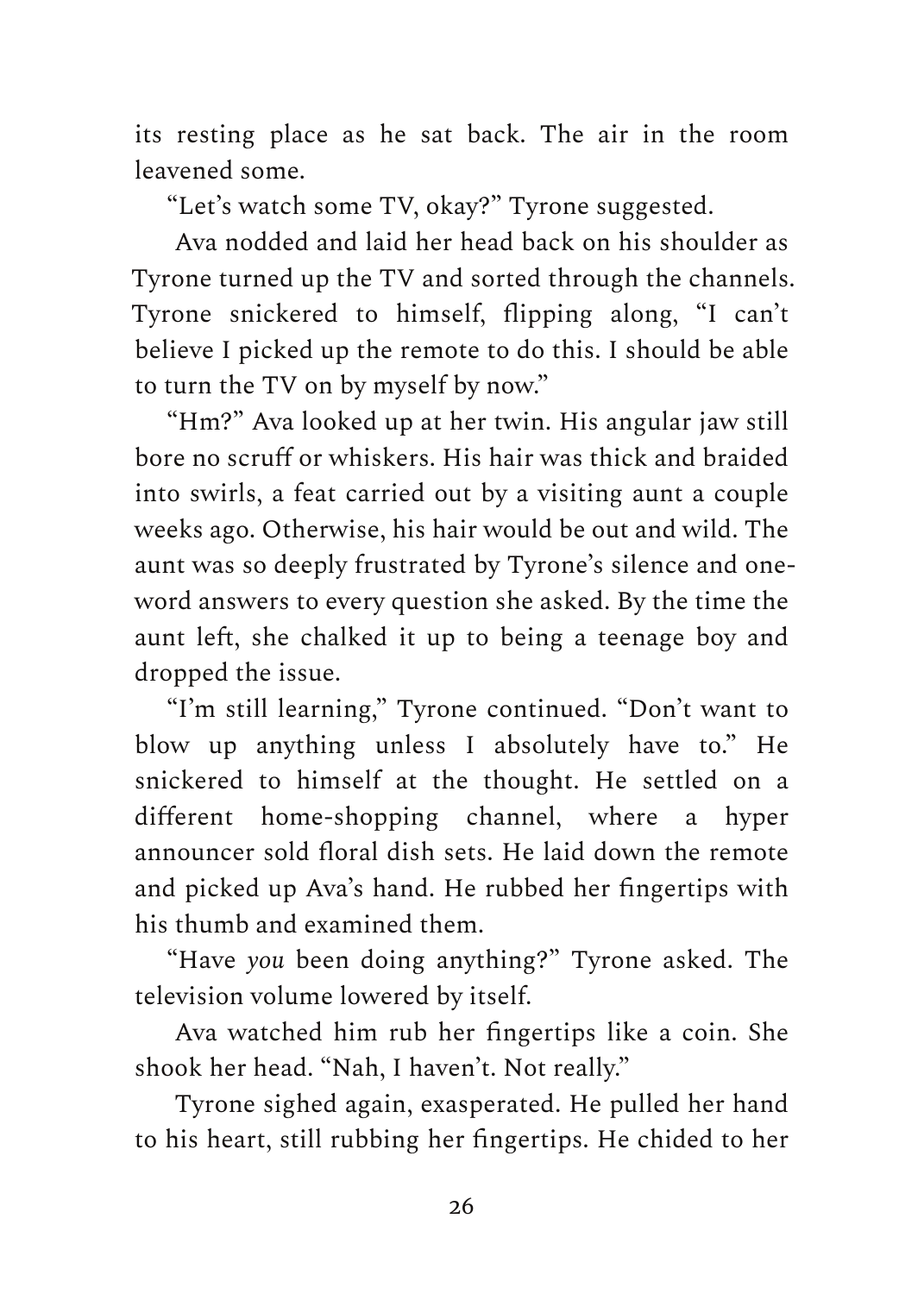with a tired face, "You gotta *practice*, baby sis. How can we get strong together if you don't practice?"

Ava tried to humor him, "I ... uh ... I'm not as good at it as you." A shy smile curled upon her face.

Tyrone was unmoved.

"Ava," his voice was stern and dry, "whatever shall I do with you, baby sister?" He drew her fingertips to his face and gave them a soft kiss. Ava felt a small spark. "Please don't let your big brother down. I love you too much for that." He looked her in the eyes, "Promise?"

Ava was held by his stare. "I promise."

"Good," Tyrone sat back, satisfied. He saw the time on the shopping ticker at the bottom of the TV: 4:56 PM.

He patted Ava on the shoulder, "You need to do your homework before Ma and Dad come home. Go do that. I'll be wherever you need me."

Ava slipped her hand away to pick up her phone and got up. She hooked her bookbag and slumped it over her shoulder on her way to the stairs. Tyrone watched her diligently as he leaned over to grab his tablet and wake it up.

Seeing the upstairs light turn on and the last of her shadow leave, Tyrone returned his focus to the television. The hyper presenter was selling blankets now. Annoyed and bored, Tyrone rolled his eyes and blinked them. The channel changed to a random action movie more than halfway over. He propped up a leg on the coffee table and started scrolling through his tablet.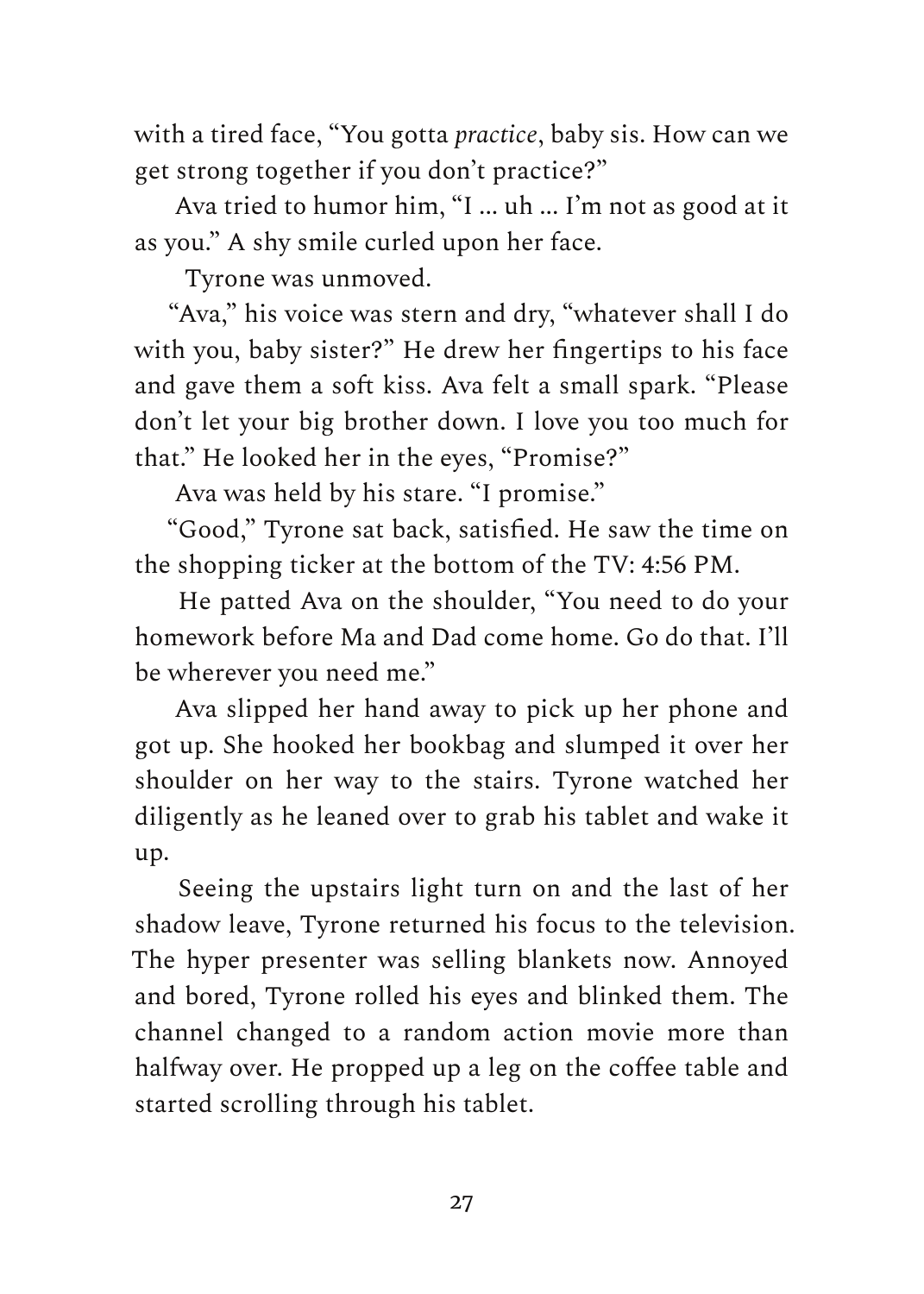Upstairs, Ava sat on her bed with her lavender door closed and her unopened bookbag slumped against her legs. Her room was small, just like Tyrone's, which was further down the hall on the other side. Unlike Tyrone's, her room was decorated with whimsy and color. She had a giant ice cream cone lamp on her purple dresser, a recent birthday gift from Lexi. Loose jewelry scattered about the base of the lamp, some pieces she hadn't worn for years. More forgotten pieces of jewelry collected in the join between the dresser and the floor. Her walls were robin egg blue, complete with the speckles. She still remembered how her father and brother spent all weekend on those speckles, mostly arguing over every placement. That was three years ago, and she still loved them. A squat, sparse-filled bookcase sat next to her dresser filled with piles of comic books and random figurines. Beside her bookcase was her closed closet, small and packed tight across from her bed. Her bed had a brilliant fireworkcovered summer comforter and lined sparrows on her sheets. Ava got comfortable on her bed and opened her phone to XinBō.

— de a

Win23 was alone in the house, striking various poses or looking around. Dusk began to fall outside the avatar's windows. Ava tapped the golden telephone in the corner of the room and her friend's list popped up. The list was short, mainly people Ava had a couple good conversations with, but never heard from again after accepting their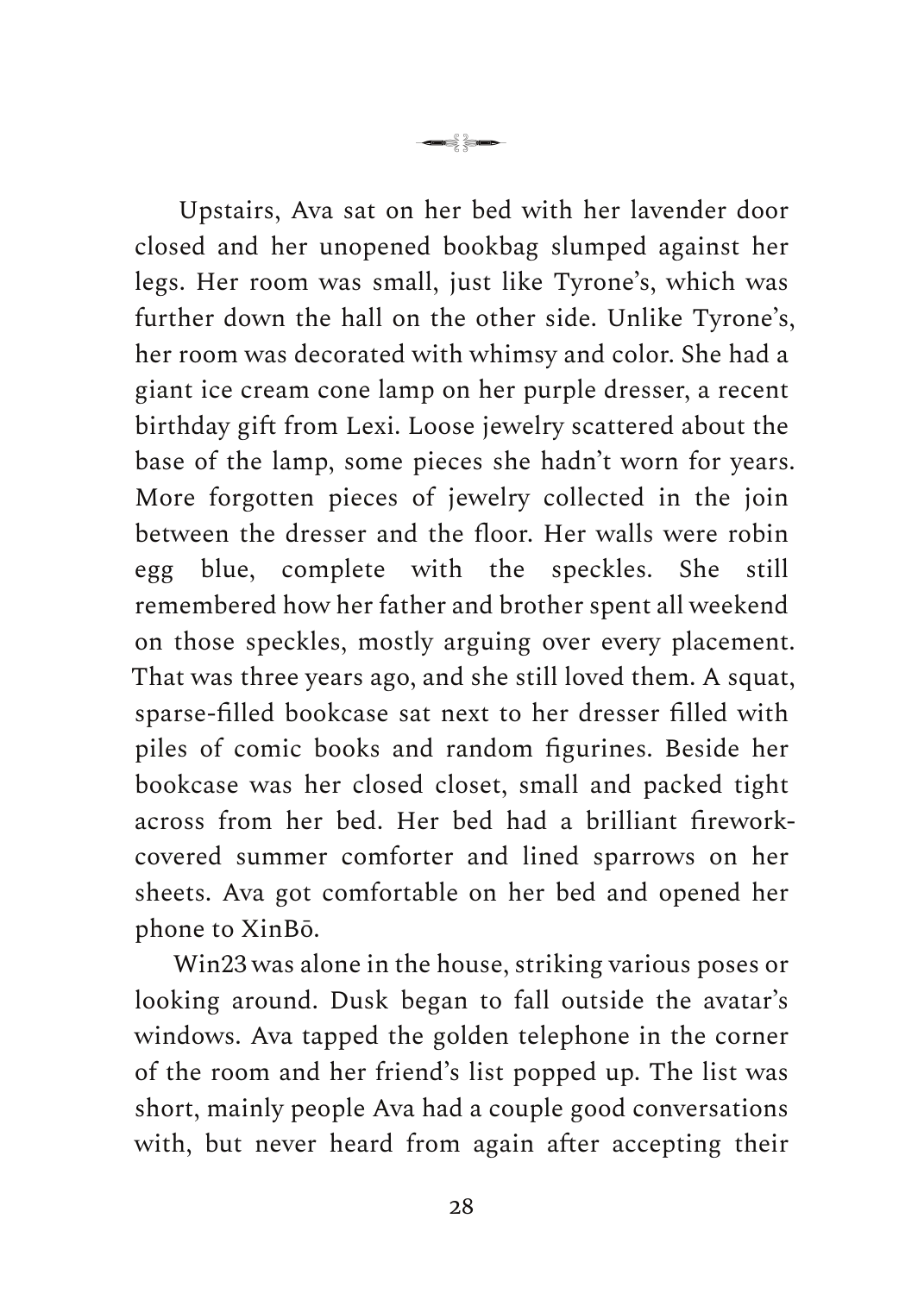friend request. However, they had interesting feeds so Ava kept them anyways.

It was a short scroll to Ra1nwater's name, Ava tapped the house icon beside it. There was a green dot hanging in the corner of the house, she was available. The diamond loading screen appeared and a moment later, Wix23 was in a cluttered house filled with knick knacks from rare gachas and contests, two baths, a large heart shaped canopy bed, and a crystal purple birdcage rocking next to her golden telephone.

Ava typed:

#### **Wix23**: You there? I'm by myself now

It took a couple minutes but Ra1nwater appeared in her shark kigurumi. Jumping excitedly, Ra1nwater said:

**Ra1nwater**: Yay! Yu haz freedumz!

Ava rolled her eyes with a smirk and replied:

**Wix23**: You know how big brothers are **Wix23**: \*how brothers are

Ra1nwater gave a concerned reaction.

**Ra1nwater**: Dat bugs me a lil **Ra1nwater**: He's your \*twin\* brother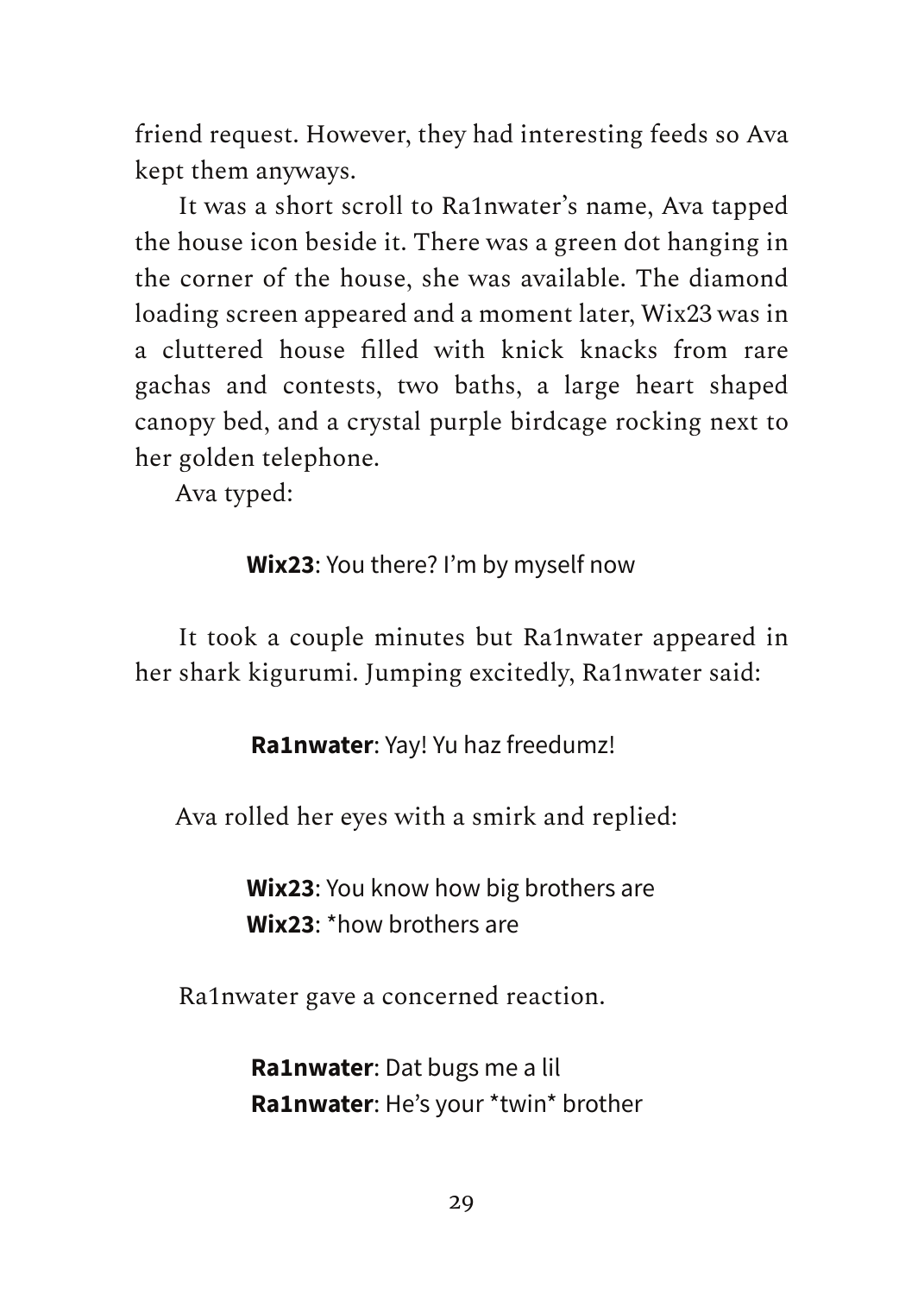**Ra1nwater**: I know he was born first but he's still your \*twin\* And he needs to let you do things on your own **Ra1nwater**: You ain't six **Wix23**: I know, I know **Wix23**: He just wanna keep me safe

Ra1nwater switched from a shark kigu to a punk school girl outfit with a silver-white beehive hairdo. It complimented her brown skin and glossy peach lips. She then facepalmed.

> **Ra1nwater**: He wanna keep you to himself **Ra1nwater**: He know y'all not datin, right?

Ra1nwater threw her head back in a belly laugh. Wix23 shot a look of irritation.

> **Wix23**: That's not funny **Wix23**: You're an only child, you don't get it **Ra1nwater**: Do you \*seriously\* think all siblings r lik this? **Ra1nwater**: srsly?

Ava sighed out loud.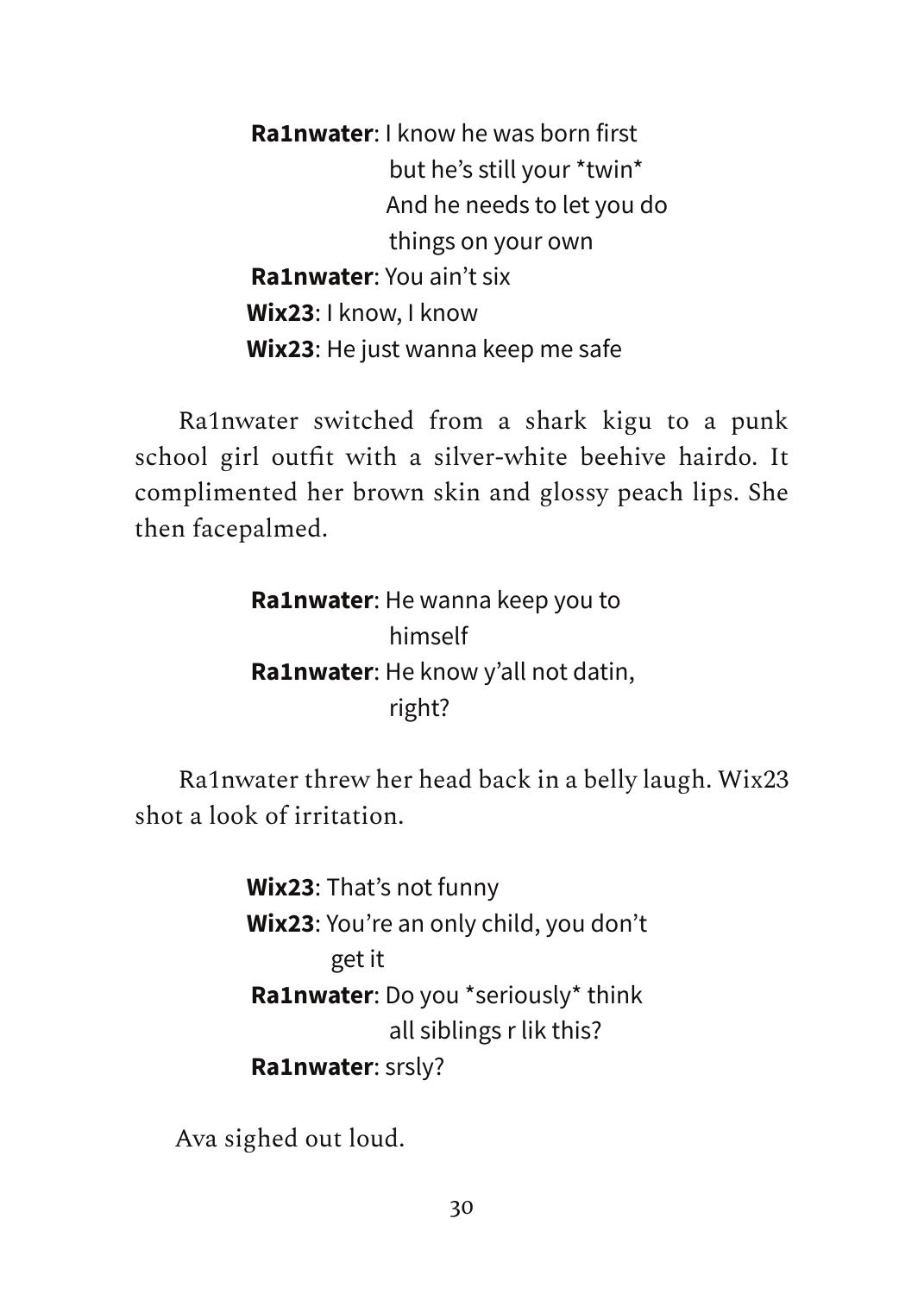**Wix23**: You don't get it! **Ra1nwater**: He's gonna kill your first boyfriend **Ra1nwater**: You know that right? **Wix23**: Stop messing about, Lexi

Ra1nwater folded her arms and gave out an animated huff.

> **Ra1nwater**: Fiiiiiiiiiiiine. I just don't like him not leeting you be inpedent **Ra1nwater**: \*Letting **Ra1nwater**: \*Indepentdent. **Ra1nwater**: All my English is \*gone\* today **Wix23**: He's just a bit over protective. **Wix23**: Can we talk about something else?

A few moments passed. Both avatars started striking random poses and looking about.

> **Ra1nwater:** Are you \*sure\* you don't want to talk about Ms. Dorrell?

Wix23 shook her head no.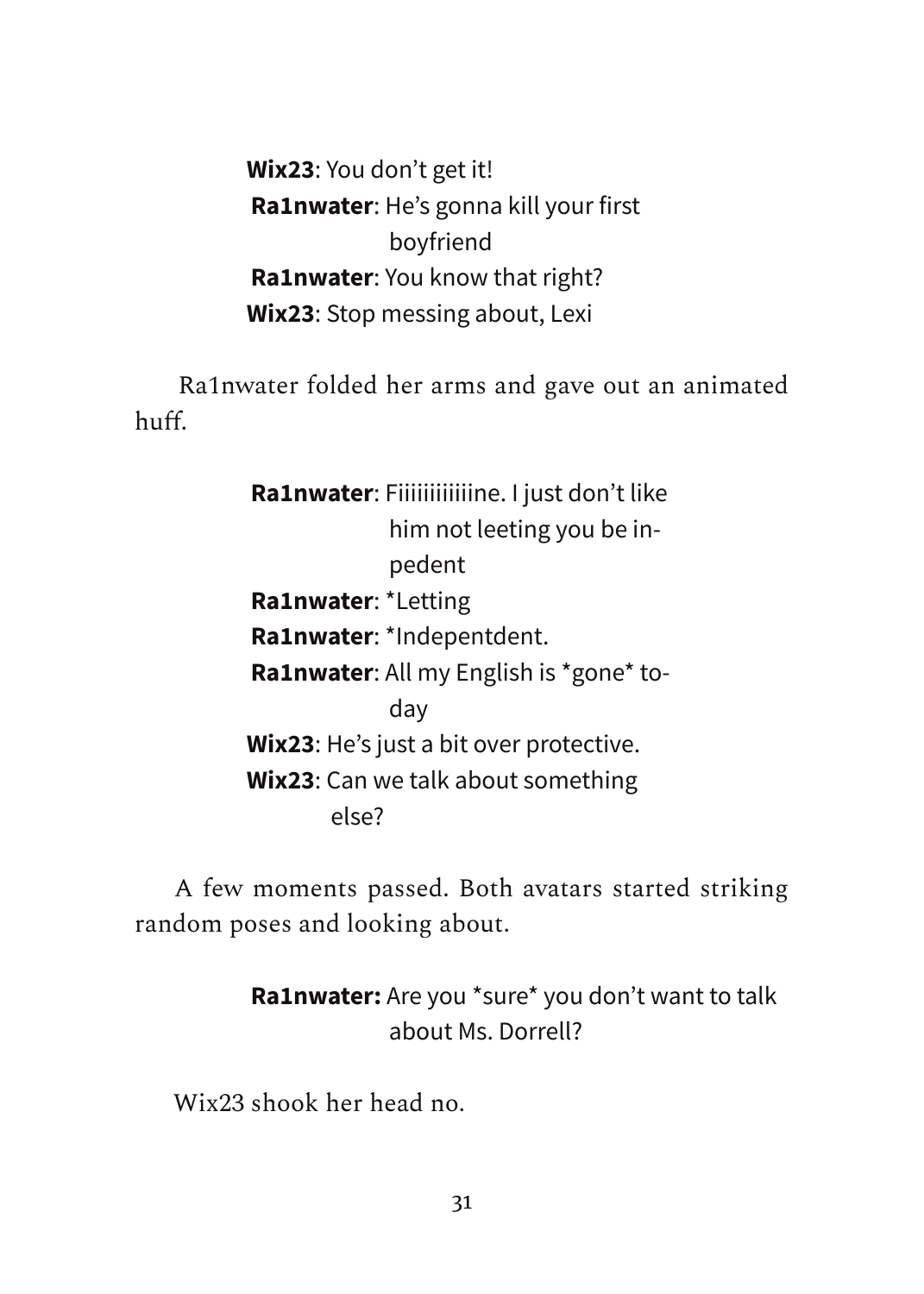**Wix23**: Can we talk about \*anything\* else? **Wix23**: Liiiike, how was \*your\* day?

There was another pause. Ava was about to type something but Ra1nwater replied.

> **Ra1nwater**: Nothing new. Dad making adobo tonite **Ra1nwater**: Adobo and greens for dindin **Ra1nwater**: #BlasianLiving

Wix23 smiled and laughed.

**Wix23**: Don't he like nvr make that unless somethin special happens? **Ra1nwater**: Or ma bug him just because **Ra1nwater**: Either Imma get surprised with something or hes just being watever

Two quick double knocks rapped against Ava's door, it was Tyrone.

#### **Wix23**: BRB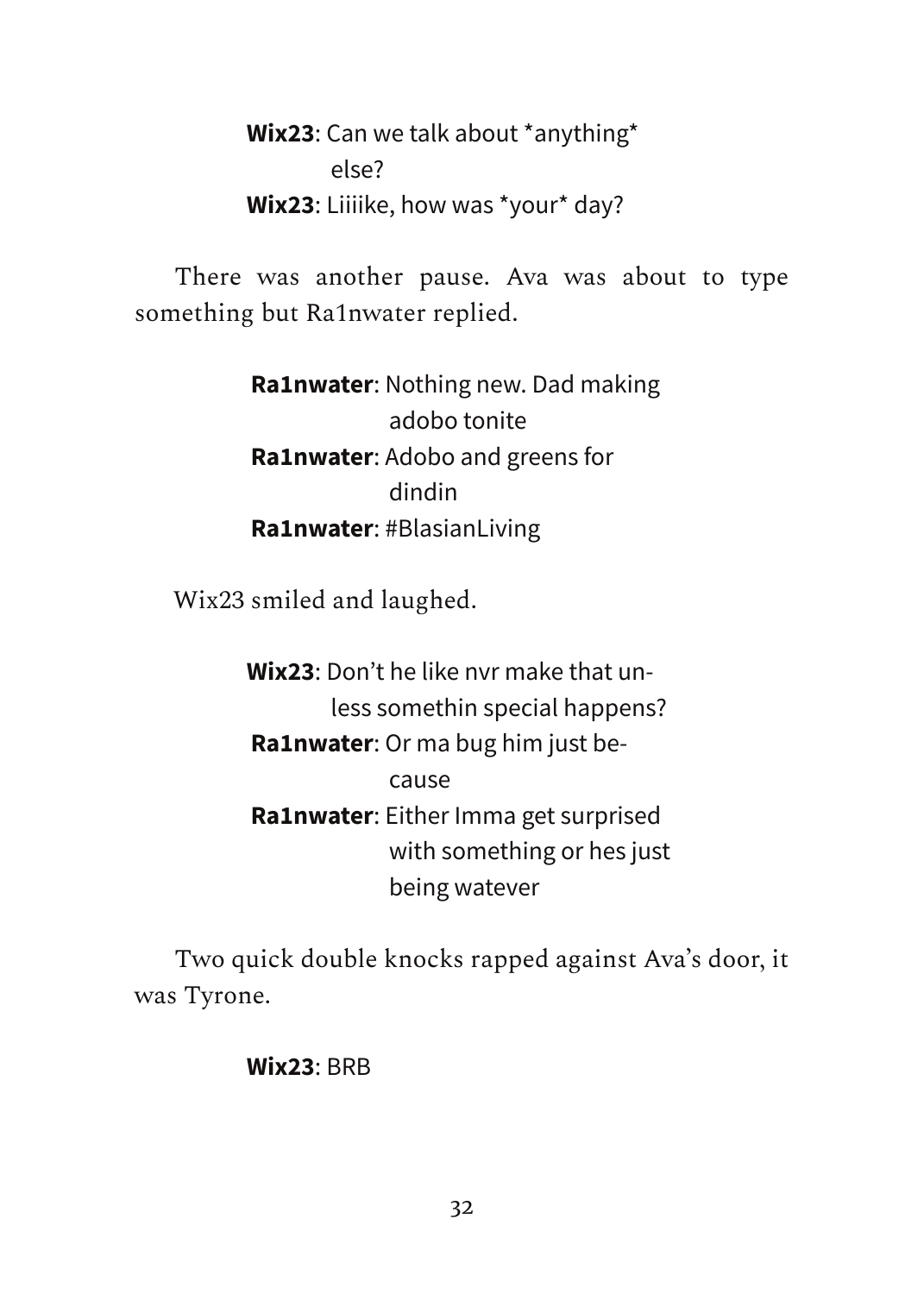Ava placed her phone on silent and darkened it before she wedged it under her lap. Tyrone peered in and noticed the unopened backpack and the corner of her phone poking out. "You haven't started yet?" he asked.

Ava immediately zipped open her bookbag and pulled out all the contents all over her bed. "I wanted to relax a bit and catch up on what I missed on the internet today," she hurried out as she flapped open her binder. "I'm gettin' on it now, bro."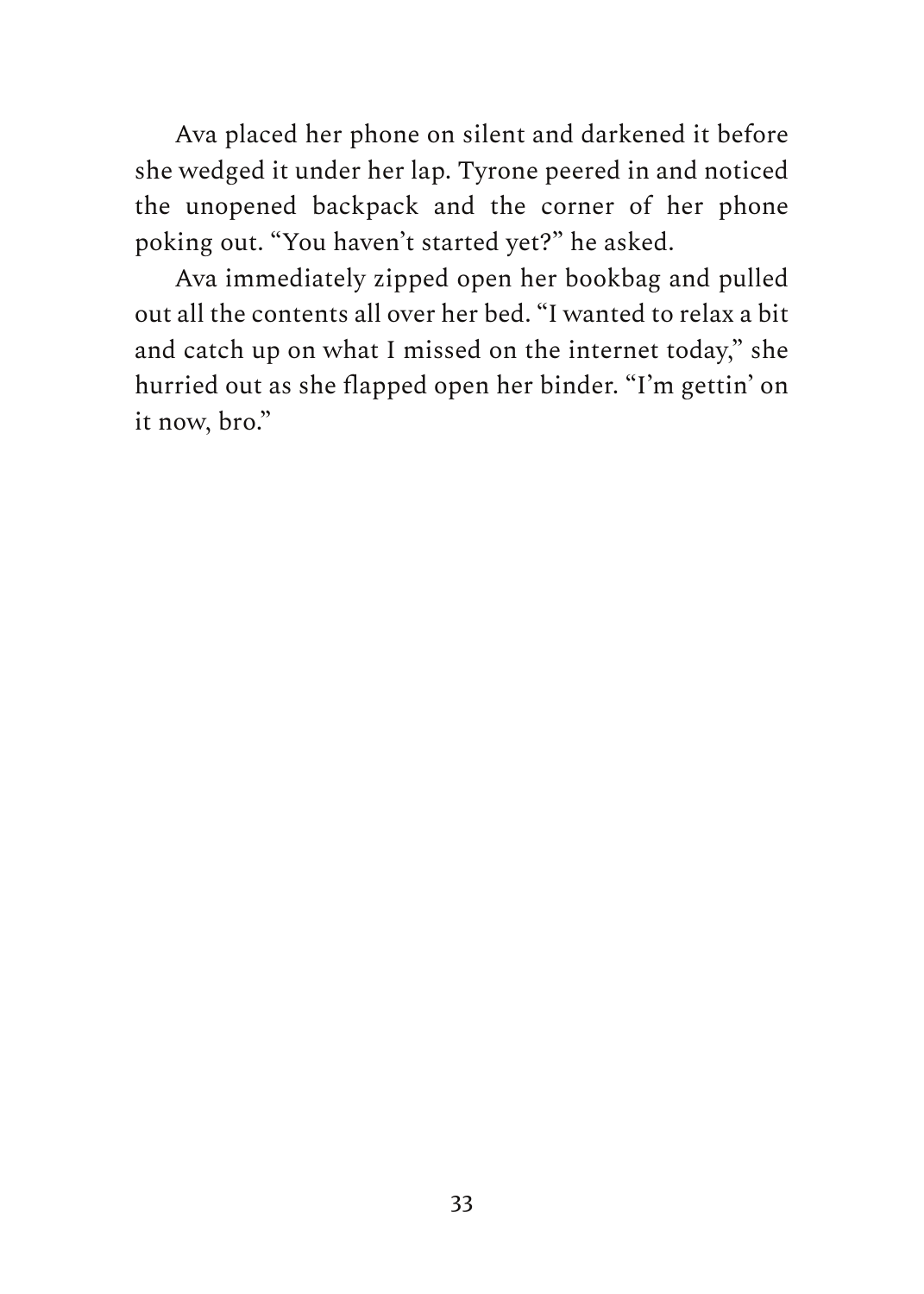## Chapter 2

Dinner at the Tanis residence was uneventful that night. Though there was a large and luxurious wood dining table, the family rarely ate there. That's where all the bills lived. Instead, everyone ate in the living room around the television. An old technicolor Western played on the dingy flatscreen TV, picked by Jermaine. He sat on the couch next to his wife, the both of them balancing a glass plate of steamed tilapia and vegetables on their laps.

Jermaine was round and worn from the years spent in warehouses and manufacturing. He rose from item packer to a department manager in twenty years. Yvonne used to be slimmer in her younger years but pregnancy and working as a loan officer at the local bank added to her figure. Both Jermaine and Yvonne used to be athletic and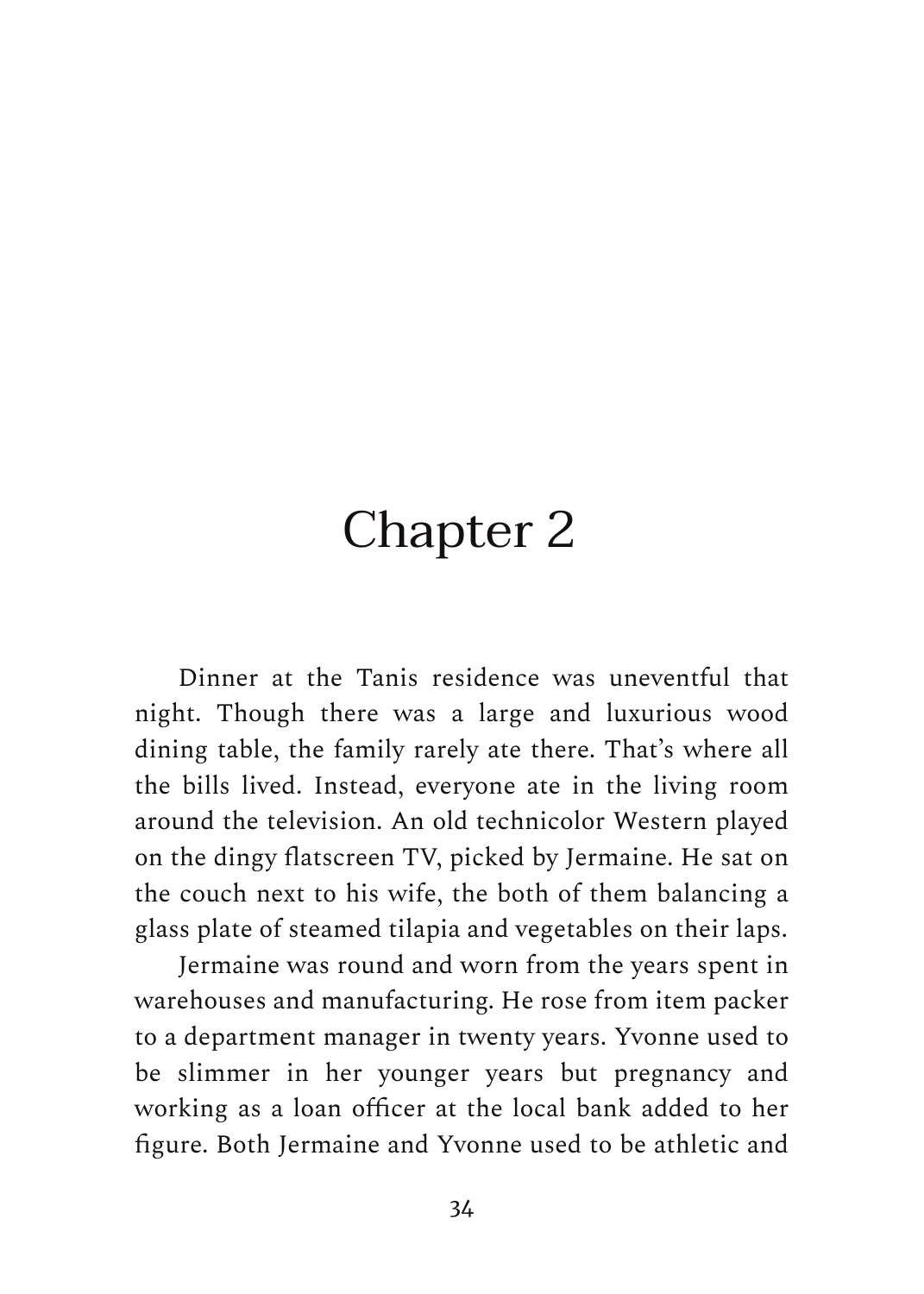active together, it was how they met, but time has calmed them into the comfortable rut they were grounded in. Away from them, Tyrone sat on the floor in front of the coffee table, his orange plate beside him. His picked apart slab of fish grew cold, his tablet nestled in his lap with a dim glow.

Away in her room, Ava worked slavishly through the back-pile. Yvonne had brought her plate up earlier, the red platter sat atop her closed math textbook, empty. Wanting a break, Ava set aside her Bio homework and got up to stretch and change into her bed clothes. She slipped on a faded red, oversized shirt and drew up her braids into a messy, loose top bun. Ava plopped herself back down on the bed and fished out her phone. She reasoned to herself that she already completed Math II and Art History so she should be allowed a short break.

Ava visited her social feeds to clear the number bubble resting at the corner of each app. She knew she wouldn't find anything substantial, she just wanted to clear the numbers. Ava then opened XinBō to catch up on her webcomics, scroll through the fashion snaps and skim her feed. Ava couldn't read most of the captions but she always told herself she'd one day pick up Mandarin. Despite the language barrier, the pictures she saw were stunning, a viewport into a better, prettier world. When it came to her webcomics, she followed translation accounts for fan scans. Ava had Lexi to thank for that. Lexi herself could barely piece together the Chinese, Tagalog was her better second tongue.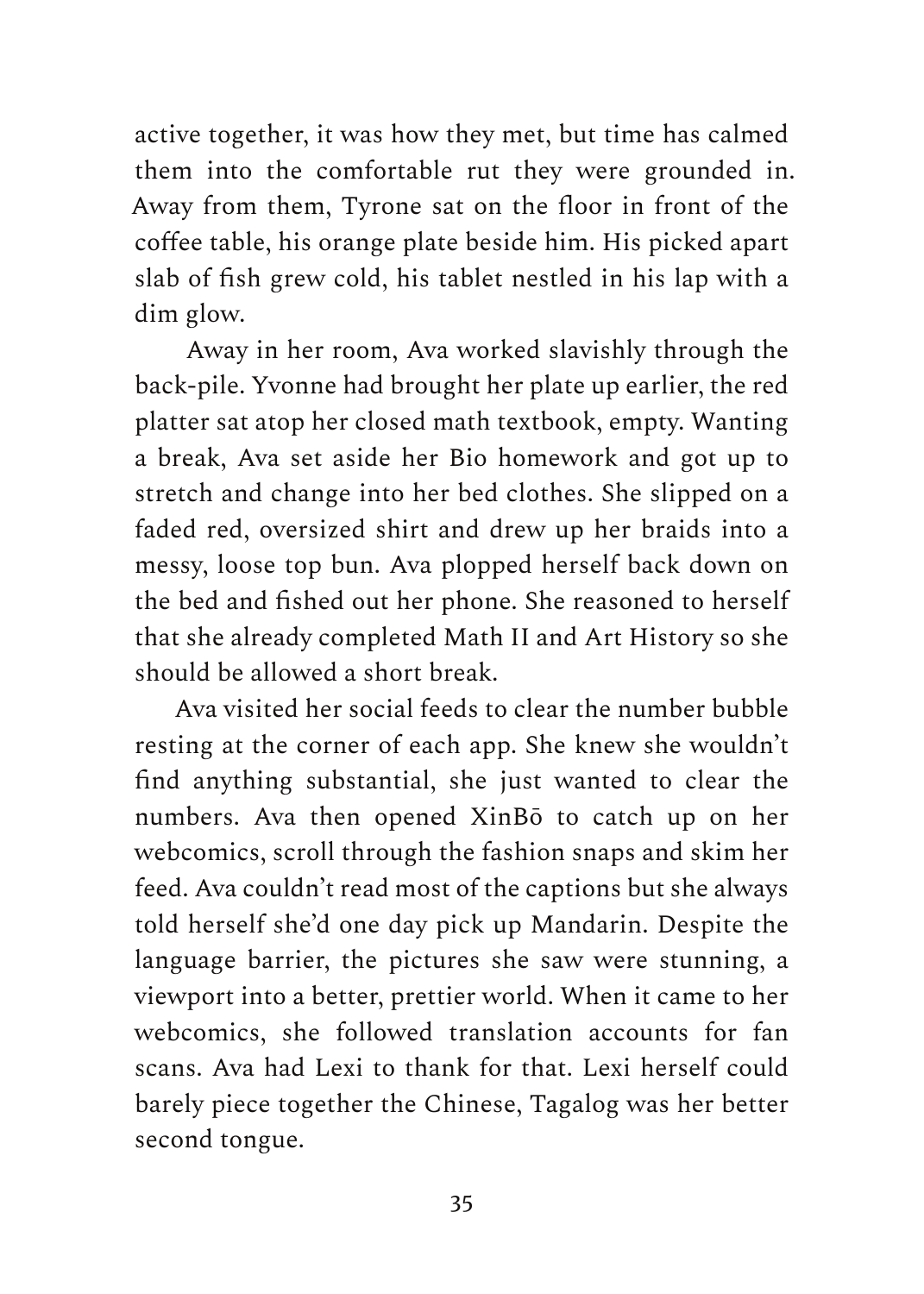Updated and satisfied, Ava went to her avatar's house and tapped on her daily diamond claim, displayed by a glowing diamond rotating in the bottom corner of her screen. She already had three hundred and twenty-eight in two days because she rarely spent them on in-app apparel and games. Lexi, on the other hand, always spent her diamonds on anything that remotely caught her fancy – which was nearly *everything*.

Wix23 tried to visit Ra1nwater's house but an away message popped up:

#### Ra1nwater isn't home right now! Leave a message?

Ava figured it was probably the universe telling her to finish her homework. She pulled back open her Bio work and started on the next problem.

��

The clock turned and turned but still Ava wasn't done. It was almost half past midnight and everyone else had already gone to bed. Only Tyrone stopped in an hour ago to kiss her goodnight on her forehead, just like every night. Even when Ava spent the night away from home, Tyrone send a text that just had a kiss and a black girl emoji. She had finished Bio but was only a third through her Latin homework packet. Ava yawned wide. Her bundled braids lolled in the general direction of her every head tilt.